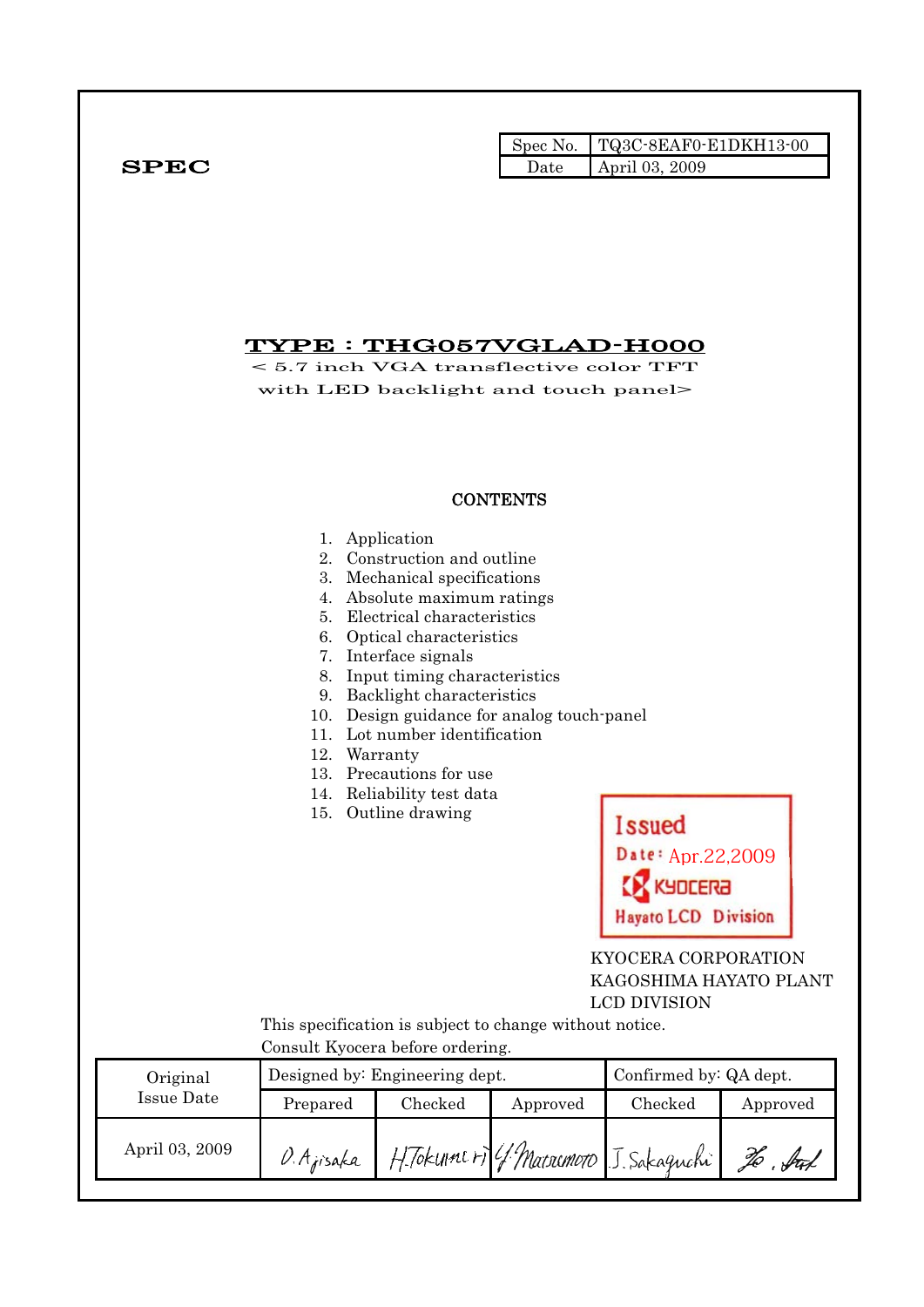| Spec No.              | Part No.         | Page |
|-----------------------|------------------|------|
| TQ3C-8EAF0-E1DKH13-00 | THG057VGLAD-H000 |      |

# Warning

- 1. This Kyocera LCD module has been specifically designed for use only in electronic devices and industrial machines in the area of audio control, office automation, industrial control, home appliances, etc. The module should not be used in applications where the highest level of safety and reliability are required and module failure or malfunction of such module results in physical harm or loss of life, as well as enormous damage or loss. Such fields of applications include, without limitation, medical, aerospace, communications infrastructure, atomic energy control. Kyocera expressly disclaims any and all liability resulting in any way to the use of the module in such applications.
- 2. Customer agrees to indemnify, defend and hold Kyocera harmless from and against any and all actions, claims, damages, liabilities, awards, costs, and expenses, including legal expenses, resulting from or arising out of Customer's use, or sale for use, or Kyocera modules in applications.

# Caution

1. Kyocera shall have the right, which Customer hereby acknowledges, to immediately scrap or destroy tooling for Kyocera modules for which no Purchase Orders have been received from the Customer in a two-year period.

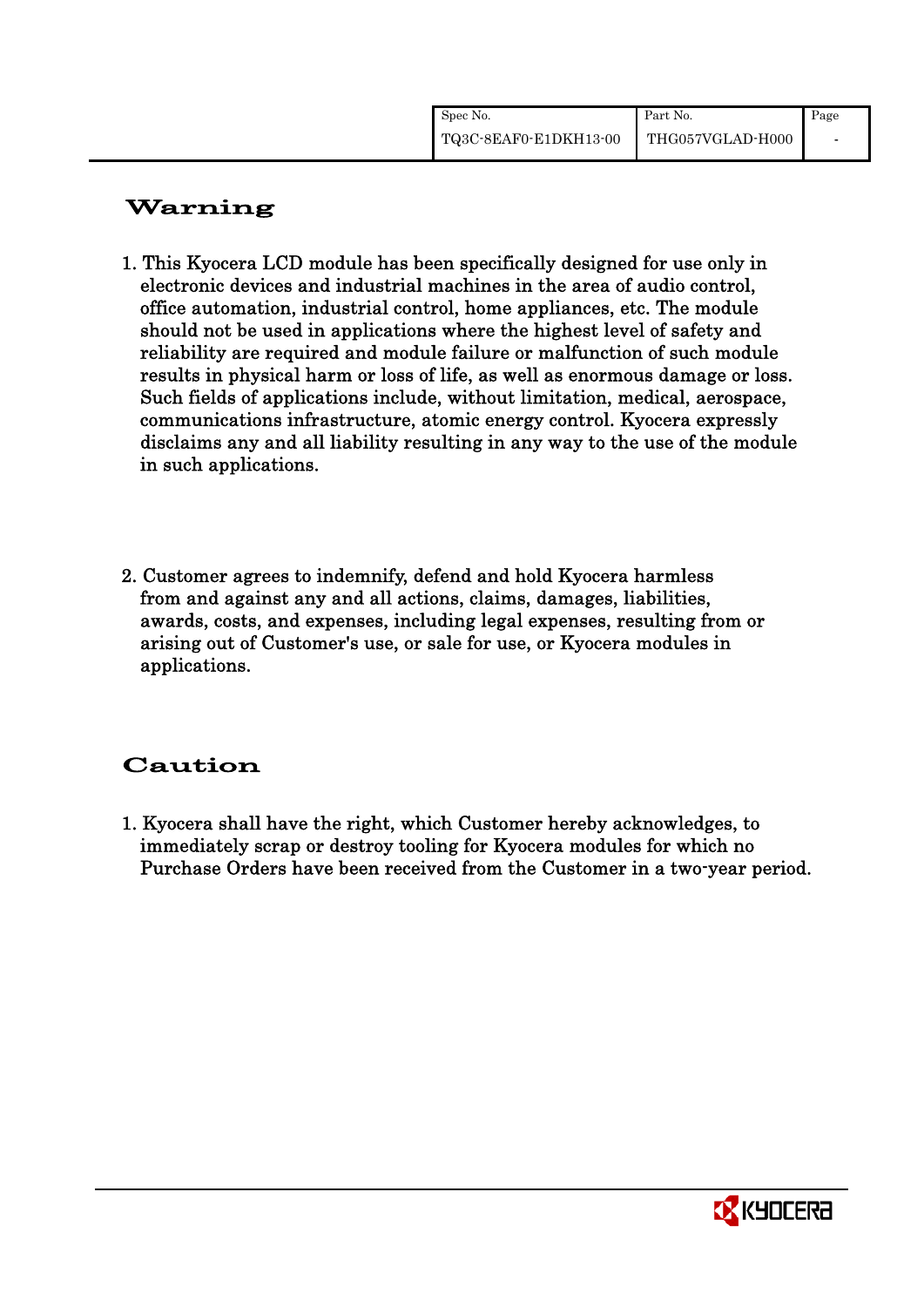|                                                            |                 |                                                                                                | Spec No.      |                                      |  | Part No.                 |          | Page |
|------------------------------------------------------------|-----------------|------------------------------------------------------------------------------------------------|---------------|--------------------------------------|--|--------------------------|----------|------|
|                                                            |                 | ${\bf TQ3C\text{-}SEAF0\text{-}E1DKH13\text{-}00}$<br>$\operatorname{THG057VGLAD\text{-}H000}$ |               |                                      |  | $\overline{\phantom{a}}$ |          |      |
|                                                            | Revision record |                                                                                                |               |                                      |  |                          |          |      |
| Confirmed by : QA dept.<br>Designed by : Engineering dept. |                 |                                                                                                |               |                                      |  |                          |          |      |
|                                                            | $\rm{Date}$     | Prepared                                                                                       | $\rm Checked$ | Approved                             |  | Checked                  | Approved |      |
|                                                            |                 |                                                                                                |               |                                      |  |                          |          |      |
|                                                            |                 |                                                                                                |               |                                      |  |                          |          |      |
| ${\rm Rev. No.}$                                           | Date            | Page                                                                                           |               | $\label{eq:2} \textbf{Descriptions}$ |  |                          |          |      |
|                                                            |                 |                                                                                                |               |                                      |  |                          |          |      |
|                                                            |                 |                                                                                                |               |                                      |  |                          |          |      |
|                                                            |                 |                                                                                                |               |                                      |  |                          |          |      |
|                                                            |                 |                                                                                                |               |                                      |  |                          |          |      |
|                                                            |                 |                                                                                                |               |                                      |  |                          |          |      |
|                                                            |                 |                                                                                                |               |                                      |  |                          |          |      |
|                                                            |                 |                                                                                                |               |                                      |  |                          |          |      |
|                                                            |                 |                                                                                                |               |                                      |  |                          |          |      |
|                                                            |                 |                                                                                                |               |                                      |  |                          |          |      |
|                                                            |                 |                                                                                                |               |                                      |  |                          |          |      |
|                                                            |                 |                                                                                                |               |                                      |  |                          |          |      |
|                                                            |                 |                                                                                                |               |                                      |  |                          |          |      |
|                                                            |                 |                                                                                                |               |                                      |  |                          |          |      |
|                                                            |                 |                                                                                                |               |                                      |  |                          |          |      |
|                                                            |                 |                                                                                                |               |                                      |  |                          |          |      |
|                                                            |                 |                                                                                                |               |                                      |  |                          |          |      |
|                                                            |                 |                                                                                                |               |                                      |  |                          |          |      |
|                                                            |                 |                                                                                                |               |                                      |  |                          |          |      |
|                                                            |                 |                                                                                                |               |                                      |  |                          |          |      |
|                                                            |                 |                                                                                                |               |                                      |  |                          |          |      |
|                                                            |                 |                                                                                                |               |                                      |  |                          |          |      |
|                                                            |                 |                                                                                                |               |                                      |  |                          |          |      |
|                                                            |                 |                                                                                                |               |                                      |  |                          |          |      |
|                                                            |                 |                                                                                                |               |                                      |  |                          |          |      |
|                                                            |                 |                                                                                                |               |                                      |  |                          |          |      |
|                                                            |                 |                                                                                                |               |                                      |  |                          |          |      |
|                                                            |                 |                                                                                                |               |                                      |  |                          |          |      |
|                                                            |                 |                                                                                                |               |                                      |  |                          |          |      |
|                                                            |                 |                                                                                                |               |                                      |  |                          |          |      |
|                                                            |                 |                                                                                                |               |                                      |  |                          |          |      |
|                                                            |                 |                                                                                                |               |                                      |  |                          |          |      |
|                                                            |                 |                                                                                                |               |                                      |  |                          |          |      |
|                                                            |                 |                                                                                                |               |                                      |  |                          |          |      |
|                                                            |                 |                                                                                                |               |                                      |  |                          |          |      |
|                                                            |                 |                                                                                                |               |                                      |  |                          |          |      |
|                                                            |                 |                                                                                                |               |                                      |  |                          |          |      |
|                                                            |                 |                                                                                                |               |                                      |  |                          |          |      |

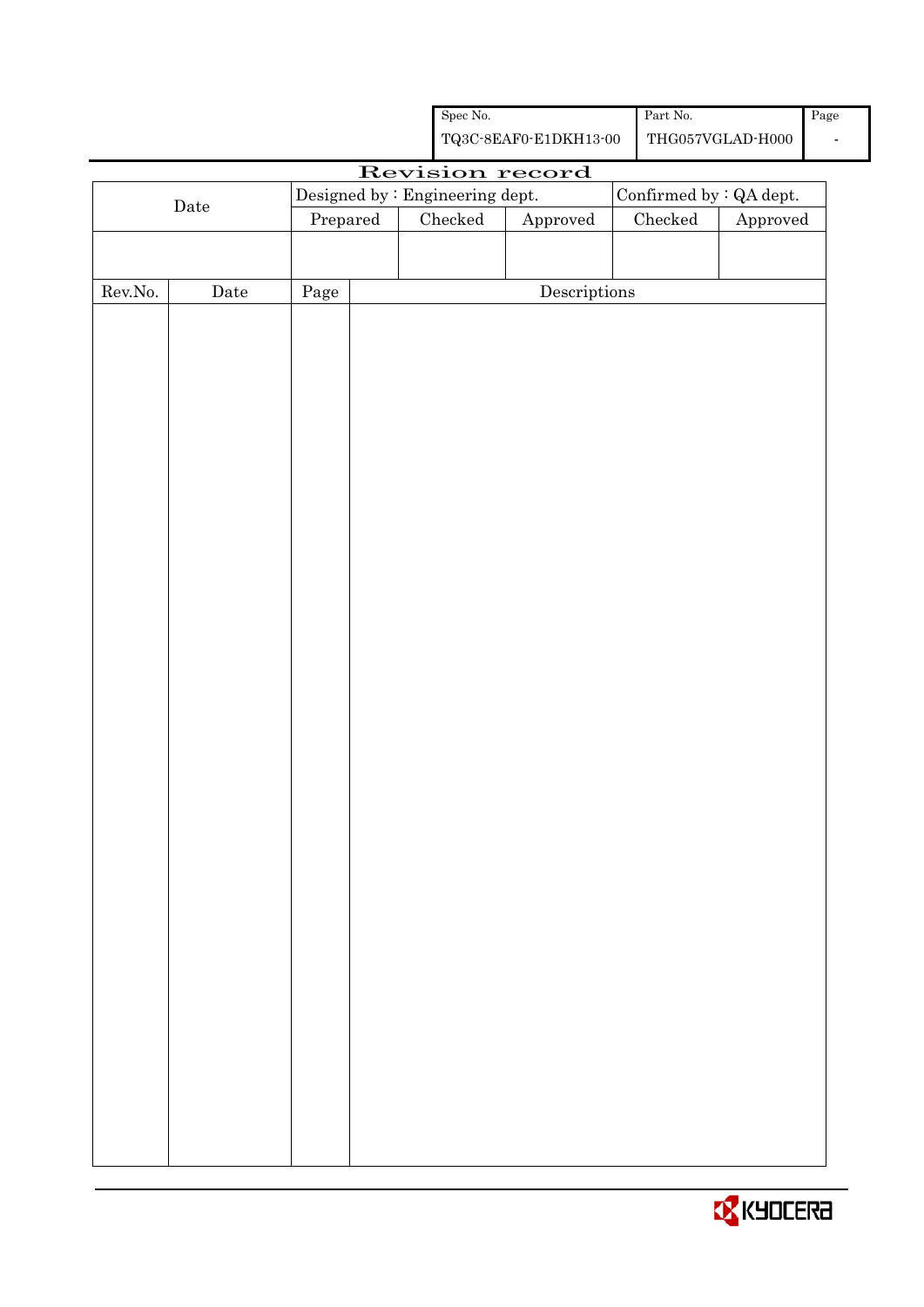## 1. Application

This document defines the specification of THG057VGLAD-H000. (RoHS Compliant)

## 2. Construction and outline

| LCD.               | : Transflective color dot matrix type TFT                                                                 |
|--------------------|-----------------------------------------------------------------------------------------------------------|
| Backlight system   | : LED                                                                                                     |
| Polarizer          | : Glare Anti-reflection treatment                                                                         |
| Additional circuit | : Timing controller, Power supply $(3.3V)$ input)<br>(without constant current circuit for LED Backlight) |
| Touch panel        | : Analog type, Non-Glare treatment                                                                        |

## 3. Mechanical specifications

#### 3-1. LCD

| <b>Item</b>            | Specification                                                   | Unit |
|------------------------|-----------------------------------------------------------------|------|
| Outline dimensions 1)  | 144 (W) $\times$ (104.8) (H) $\times$ 14.8 (D)                  | mm   |
| Active area            | $115.2$ (W) $\times$ 86.4 (H)<br>(14.4cm / 5.7 inch (Diagonal)) | mm   |
| Effective viewing area | $117.2$ (W) $\times$ 88.4 (H)                                   | mm   |
| Dot format             | $640 \times (R,G,B)$ (W) $\times 480$ (H)                       | dot  |
| Dot pitch              | $0.06$ (W) $\times$ 0.18 (H)                                    | mm   |
| 2)<br>Base color       | Normally White                                                  |      |
| Mass                   | 260                                                             | g    |

- 1) Projection not included. Please refer to outline for details.
- 2) Due to the characteristics of the LCD material, the color varies with environmental temperature.

### 3-2. Touch panel

| Item                   | Specification                        | Unit          |
|------------------------|--------------------------------------|---------------|
| Input                  | Radius-0.8 stylus or Finger          |               |
| <b>Actuation Force</b> | $0.5 \pm 0.3$                        | N             |
| Transmittance          | Typ. 80                              | $\frac{0}{0}$ |
| Surface hardness       | Pencil hardness 2H or more according |               |

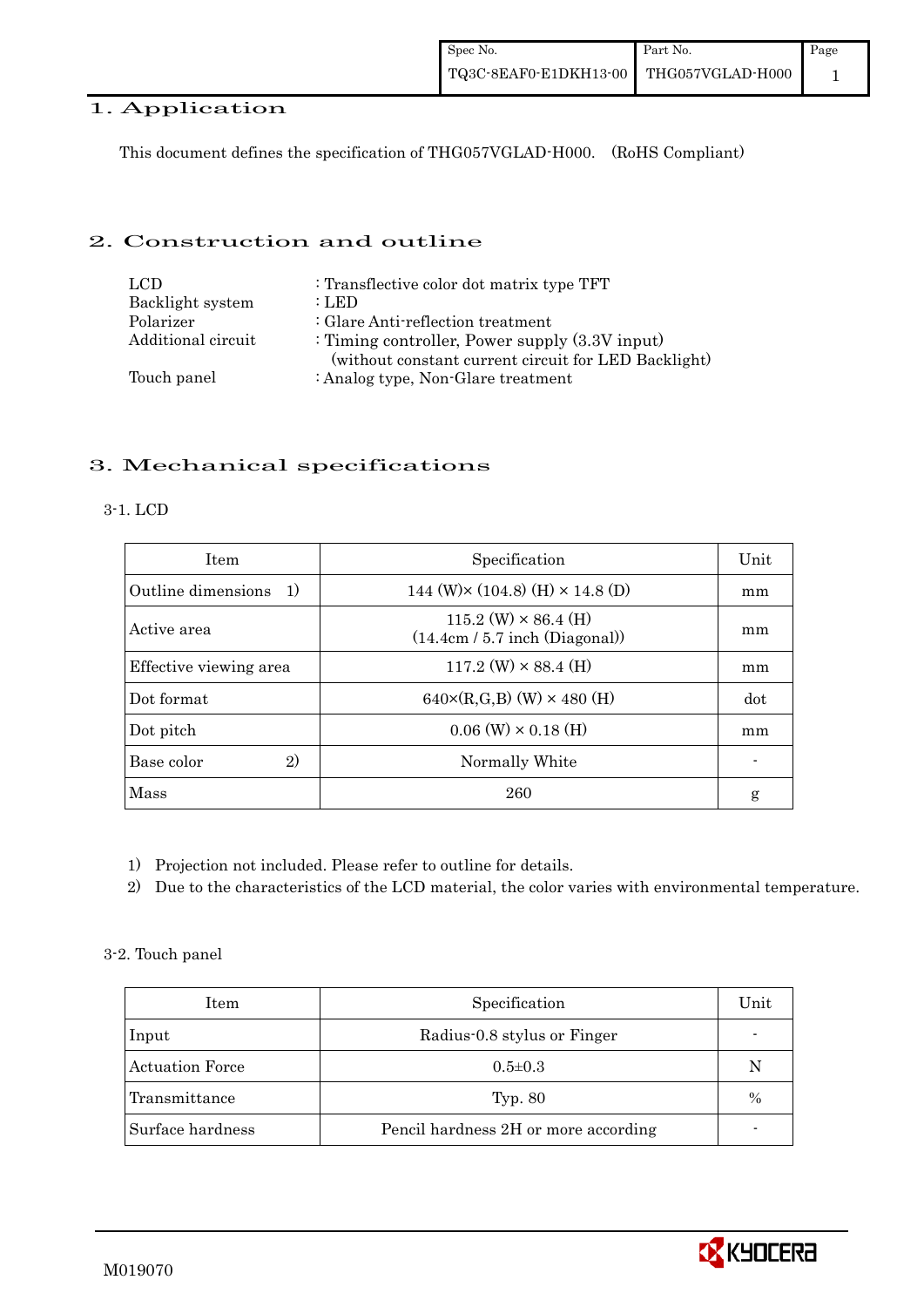### 4. Absolute maximum ratings

4-1. Electrical absolute maximum ratings

| Item                           | Symbol       | Min.   | Max. | Unit |
|--------------------------------|--------------|--------|------|------|
| Supply voltage                 | $\rm V_{DD}$ |        | 4.0  |      |
| Input signal voltage           | $\rm V_{IN}$ | $-0.3$ | 6.0  |      |
| LED forward current<br>2)      | ΙF           |        | 27   | mA   |
| Reversed voltage<br>2)         | VR           |        |      |      |
| Supply voltage for touch panel | $\rm V_{TP}$ |        | 6.0  |      |
| Input current of touch panel   | $\rm I_{TP}$ |        | 0.5  | mA   |

1) Input signal : CK, R0~R5, G0~G5, B0~B5, HSYNC, VSYNC, ENAB, R/L, U/D

2) For each "AN-CA"

## 4-2. Environmental absolute maximum ratings

| Item                  |                | Symbol                  | Min.  | Max. | Unit         |
|-----------------------|----------------|-------------------------|-------|------|--------------|
| Operating temperature |                | Top                     | $-20$ | 70   | $^{\circ}$ C |
| Storage temperature   | $\mathfrak{D}$ | T <sub>STO</sub>        | $-30$ | 80   | $^{\circ}$   |
| Operating humidity    | 3)             | $H_{OP}$                | 10    | 4,   | %RH          |
| Storage humidity      | 3)             | <b>H</b> <sub>sto</sub> | 10    | 4)   | %RH          |
| Vibration             |                |                         | 5)    | 5)   |              |
| Shock                 |                |                         | 6)    | 61   |              |

- 1) Operating temperature means a temperature which operation shall be guaranteed. Since display performance is evaluated at 25°C, another temperature range should be confirmed.
- 2) Temp. =  $-30^{\circ}$ C $<$ 48h, Temp. =  $80^{\circ}$ C $<$ 168h

Store LCD at normal temperature/humidity. Keep them free from vibration and shock. An LCD that is kept at a low or a high temperature for a long time can be defective due to other conditions, even if the low or high temperature satisfies the standard. (Please refer to "Precautions for Use" for details.)

- 3) Non-condensing
- 4) Temp. $\leq 40^{\circ}$ C, 85%RH Max.

Temp. >40°C, Absolute humidity shall be less than 85%RH at 40°C.

5)

| Frequency       | $10\sim$ 55 Hz    | Acceleration value           |
|-----------------|-------------------|------------------------------|
| Vibration width | $0.15$ mm         | $(0.3 \sim 9 \text{ m/s}^2)$ |
| Interval        | $10 - 55 - 10$ Hz | 1 minutes                    |

 2 hours in each direction X, Y, Z (6 hours total) EIAJ ED-2531

```
6) Acceleration: 490 m/s2, Pulse width: 11 ms 
3 times in each direction: \pm X, \pm Y, \pm Z
```
EIAJ ED-2531

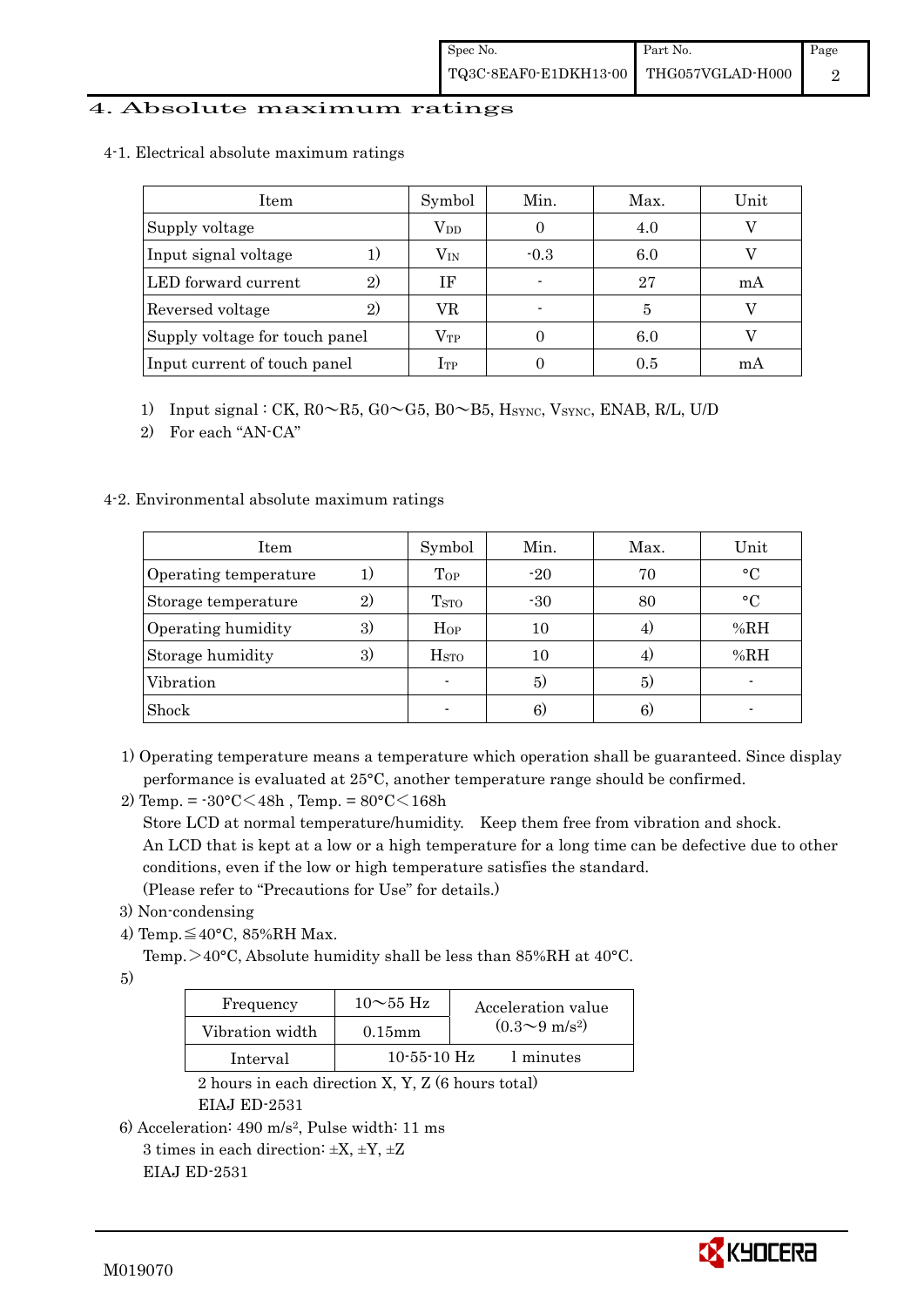## 5. Electrical characteristics

5-1. LCD

|                                 |                 |                          |                    |      | Temp. = $-20 \sim 70$ °C |         |
|---------------------------------|-----------------|--------------------------|--------------------|------|--------------------------|---------|
| Item                            | Symbol          | Condition                | Min.               | Typ. | Max.                     | Unit    |
| Supply voltage                  | $V_{DD}$        | $\overline{\phantom{0}}$ | 3.0                | 3.3  | 3.6                      | V       |
| Current consumption             | $_{\rm{LDD}}$   | 2)                       | $\blacksquare$     | 400  | 520                      | mA      |
| Permissive input ripple voltage | $\rm V_{RP}$    | $\blacksquare$           | $\blacksquare$     |      | 100                      | $mVp-p$ |
|                                 | $\rm V_{II}$    | "Low" level              | $\theta$           |      | 0.3V <sub>DD</sub>       | V       |
| 3)<br>Input signal voltage      | V <sub>IH</sub> | "High" level             | 0.7V <sub>DD</sub> |      | $V_{DD}$                 |         |

## 1) V<sub>DD</sub>-turn-on conditions



## 2) Display pattern:



3) Input signal : CK, R0~R5, G0~G5, B0~B5, HSYNC, VSYNC, ENAB, R/L, U/D

## 5-2. Touch panel

| <b>Item</b>                    | Specification                             |
|--------------------------------|-------------------------------------------|
| Supply voltage for touch panel | 5.0V                                      |
| Terminal resistance            | $xL \sim xR : 200\Omega \sim 1,000\Omega$ |
|                                | $yU \sim yL : 200\Omega \sim 1000\Omega$  |
| Linearity                      | less than $\pm 1.5\%$                     |
| Insulation resistance          | $100M\Omega$ or more at DC25V             |

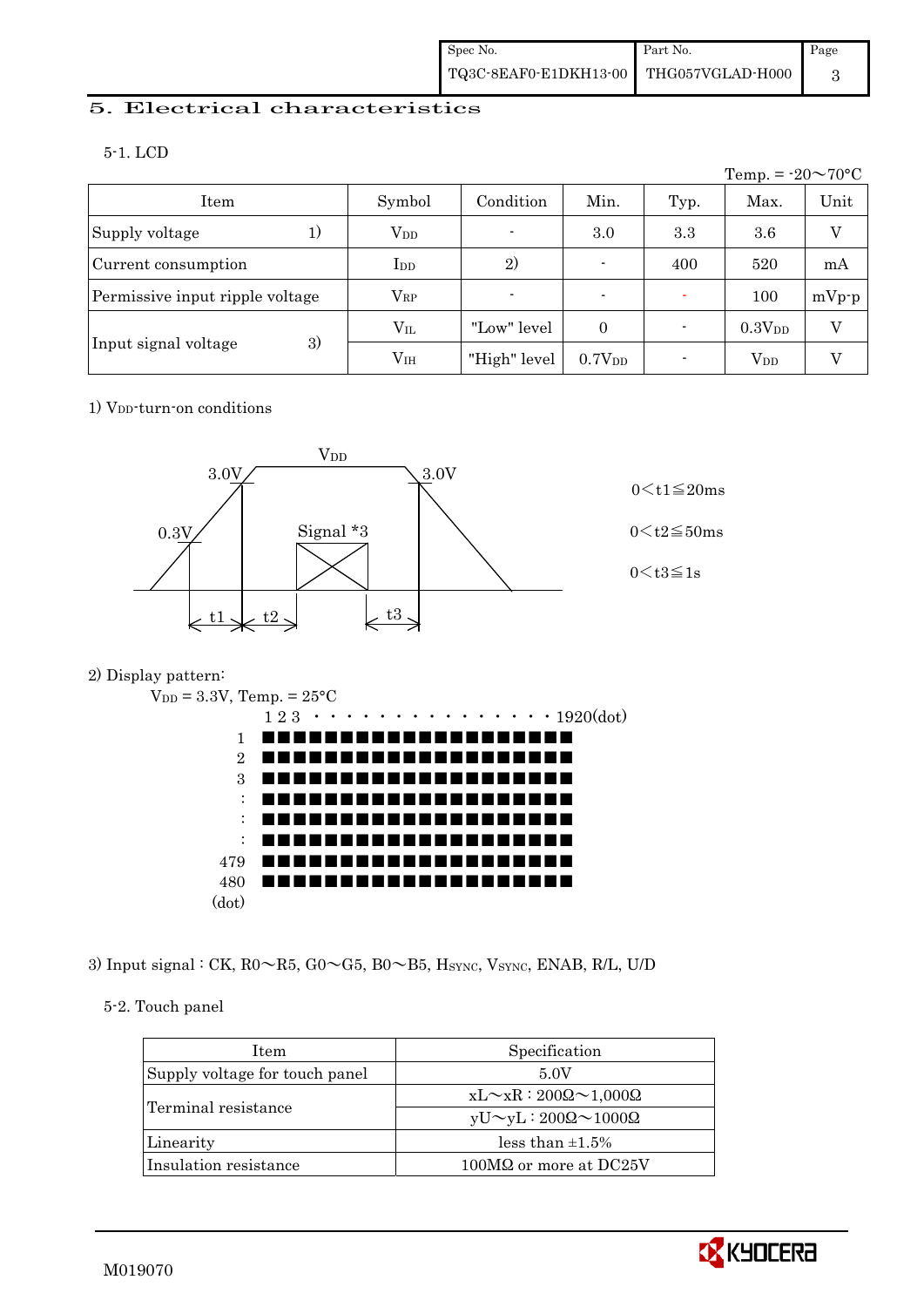## 6. Optical characteristics

### 6-1. Reflective mode

Measuring spot =  $\phi$  6.0mm, Temp. = 25°C

| Item           |      | Symbol      | Condition                   | Min.                     | Typ. | Max.           | Unit |
|----------------|------|-------------|-----------------------------|--------------------------|------|----------------|------|
|                | Rise | $\tau_r$    | $\theta = \phi = 0^{\circ}$ | $\overline{\phantom{0}}$ | 10   | ٠              | ms   |
| Response time  | Down | T d         | $\theta = \phi = 0^{\circ}$ |                          | 20   | $\blacksquare$ | ms   |
| Contrast ratio |      | $_{\rm CR}$ | $\theta = \phi = 0^{\circ}$ | 10                       | 20   | $\blacksquare$ |      |
| Reflectance    |      | $\Omega$    | $\theta = \phi = 0^{\circ}$ |                          | 10   | $\blacksquare$ | $\%$ |

### 6-2. Transmissive mode

## Measuring spot =  $\phi$  6.0mm, Temp. = 25°C

| Item                |       | Symbol         | Condition                   | Min.                     | Typ.     | Max.                     | Unit                     |  |
|---------------------|-------|----------------|-----------------------------|--------------------------|----------|--------------------------|--------------------------|--|
|                     | Rise  | $\tau_r$       | $\theta = \phi = 0^{\circ}$ | $\overline{a}$           | 10       | $\overline{\phantom{0}}$ | ms                       |  |
| Response time       | Down  | $\tau$ d       | $\theta = \phi = 0^{\circ}$ | $\overline{\phantom{a}}$ | 20       |                          | ms                       |  |
|                     |       | $\theta$ upper |                             | $\overline{\phantom{a}}$ | $45\,$   | $\overline{\phantom{0}}$ |                          |  |
|                     |       | $\theta$ lower | $CR \ge 10$                 |                          | 80       |                          | deg.                     |  |
| Viewing angle range |       | $\phi$ left    |                             |                          | 80       |                          |                          |  |
|                     |       | $\phi$ RIGHT   |                             | $\overline{\phantom{a}}$ | 80       | $\overline{\phantom{a}}$ | deg.                     |  |
| Contrast ratio      |       | CR             | $\theta = \phi = 0^{\circ}$ | 100                      | 150      | $\overline{\phantom{0}}$ | $\overline{\phantom{a}}$ |  |
| <b>Brightness</b>   |       | L              | IF=25mA/Line                | 80                       | 120      |                          | cd/m <sup>2</sup>        |  |
|                     |       | $\mathbf X$    | $\theta = \phi = 0^{\circ}$ | 0.51                     | $0.56\,$ | 0.61                     |                          |  |
|                     | Red   | У              |                             | 0.32                     | 0.37     | 0.42                     |                          |  |
|                     |       | $\mathbf X$    | $\theta = \phi = 0^{\circ}$ | 0.31                     | 0.36     | 0.41                     |                          |  |
| Chromaticity        | Green | У              |                             | 0.49                     | 0.54     | 0.59                     |                          |  |
| coordinates         | Blue  | $\mathbf X$    | $\theta = \phi = 0^{\circ}$ | 0.11                     | 0.16     | 0.21                     |                          |  |
|                     |       | $\mathbf y$    |                             | 0.13                     | 0.18     | 0.23                     |                          |  |
|                     |       | $\mathbf X$    | $\theta = \phi = 0^{\circ}$ | 0.29                     | 0.34     | 0.39                     |                          |  |
|                     | White | $\mathbf y$    |                             | 0.32                     | 0.37     | 0.42                     |                          |  |

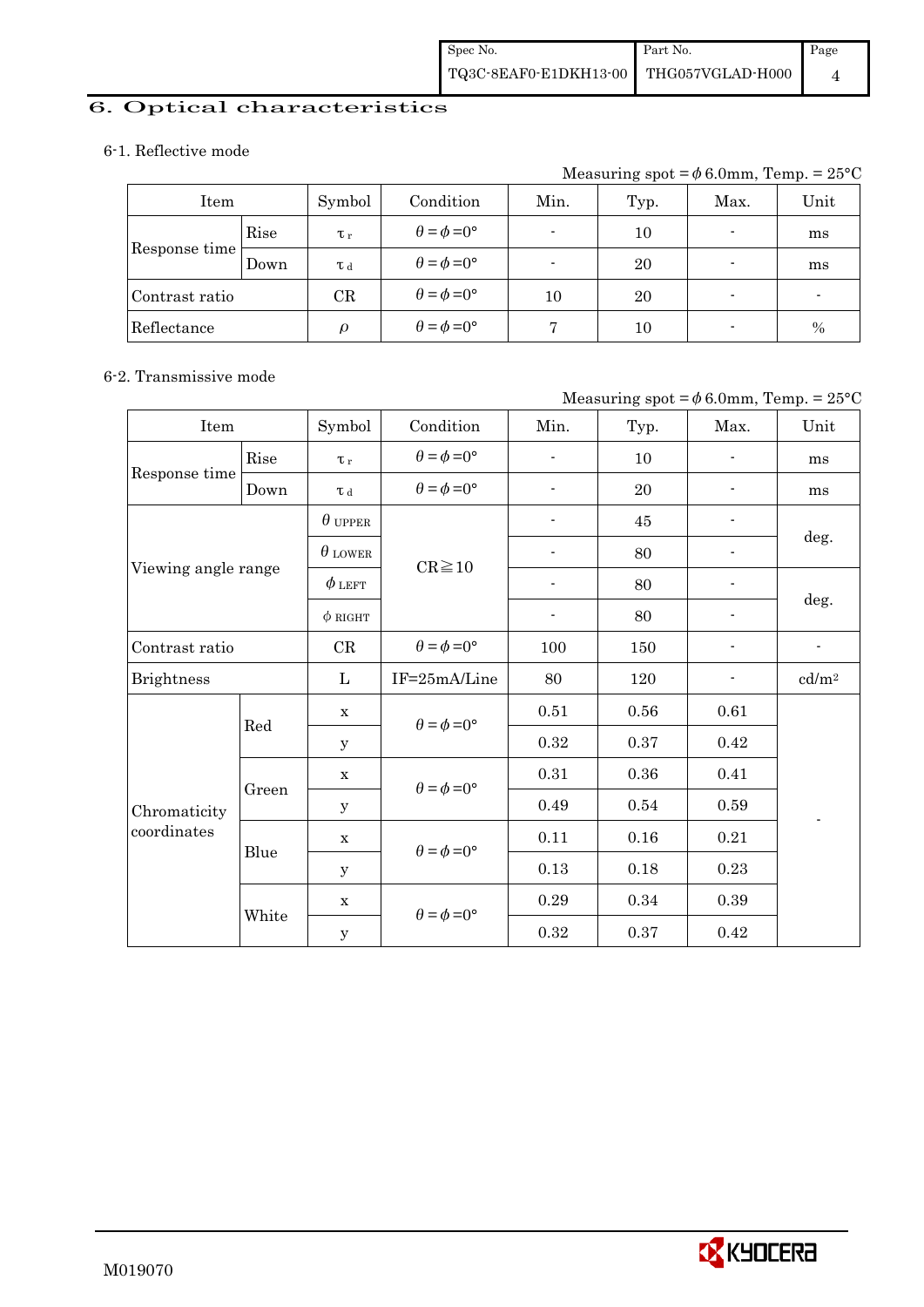### 6-3. Definition of Reflectance

$$
\rho \text{ (Reflectance)} = \frac{\text{Measured Reflection Brightness}}{\text{Reflection Brightness against Standard White Board}}
$$
 × 100%

## 6-4. Definition of Contrast(Reflective Mode)

$$
CR(Contrast) = \frac{Reference at all pixels "White" } {Reference at all pixels "Black" }
$$

### 6-5. Definition of Contrast(Transmissive mode)

$$
CR(Contrast) = \frac{Brightness \text{ at all pixels "White"}}{Brightness \text{ at all pixels "Black"}}
$$

### 6-6. Definition of response time



### 6-7. Definition of viewing angle



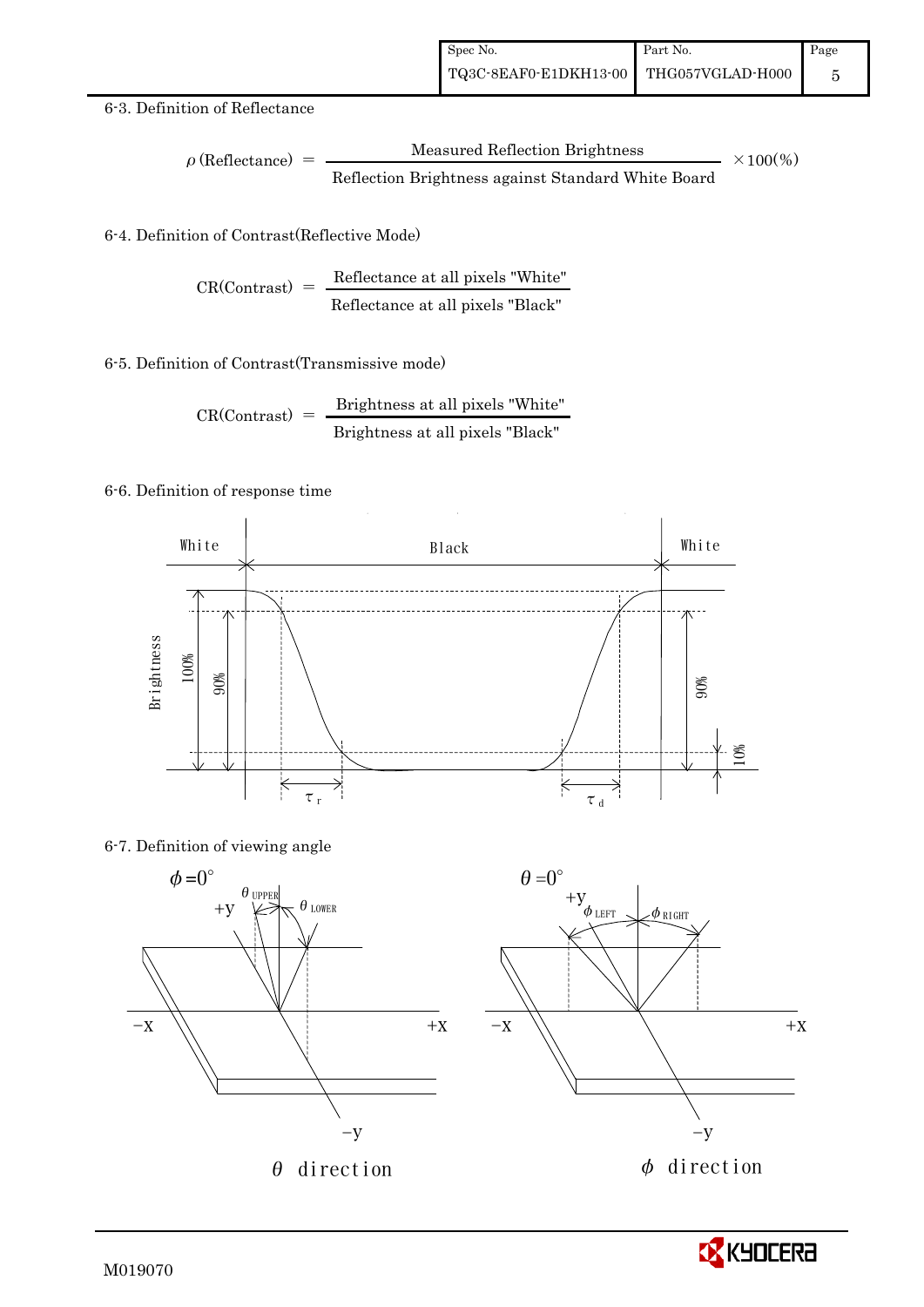#### 6-8. Brightness measuring points



1) Rating is defined on the average in the viewing area.

2) Measured 30 minutes after the LED is powered on. (Ambient temp. = 25°C)

6-9. Measurement method of reflecrtance



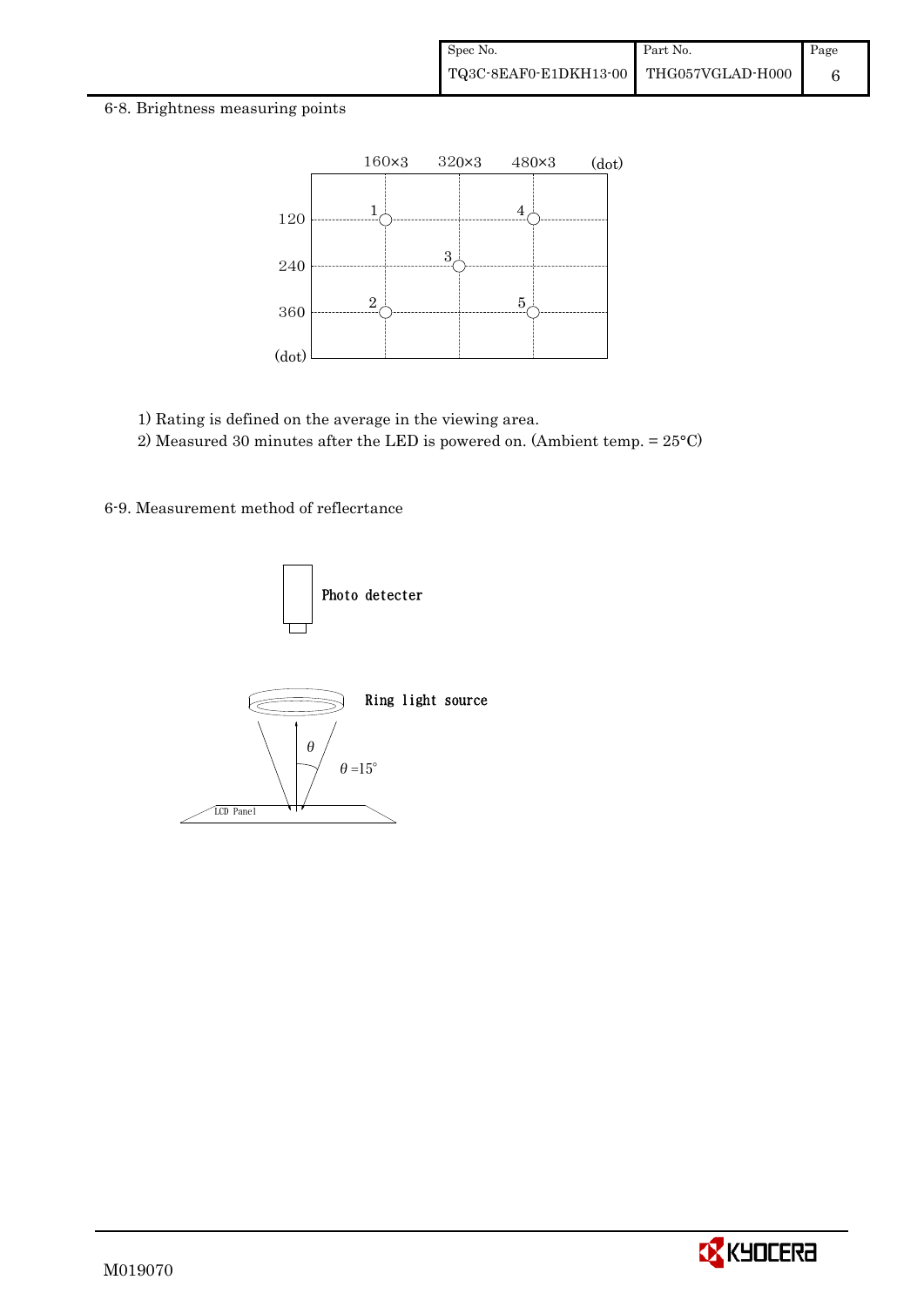## 7. Interface signals

|  | ٧ |
|--|---|

| No.            | Symbol               | Description                                                                      | $\rm I/O$                | Note |
|----------------|----------------------|----------------------------------------------------------------------------------|--------------------------|------|
| $\mathbf{1}$   | <b>GND</b>           | <b>GND</b>                                                                       |                          |      |
| $\overline{2}$ | <b>CK</b>            | Clock signal for sampling each data signal                                       | $\mathbf I$              |      |
| 3              | <b>H</b> sync        | Horizontal synchronous signal (negative)                                         | $\rm I$                  |      |
| $\overline{4}$ | $\rm{V}_{\rm{SYNC}}$ | Vertical synchronous signal (negative)                                           | $\mathbf I$              |      |
| $\overline{5}$ | <b>GND</b>           | <b>GND</b>                                                                       | $\blacksquare$           |      |
| 6              | R <sub>0</sub>       | RED data signal (LSB)                                                            | $\mathbf I$              |      |
| $\overline{7}$ | R1                   | RED data signal                                                                  | $\mathbf I$              |      |
| 8              | $\mathbf{R}2$        | RED data signal                                                                  | $\mathbf I$              |      |
| 9              | R3                   | RED data signal                                                                  | $\bf I$                  |      |
| 10             | R <sub>4</sub>       | RED data signal                                                                  | I                        |      |
| 11             | R5                   | RED data signal (MSB)                                                            | $\mathbf I$              |      |
| 12             | <b>GND</b>           | <b>GND</b>                                                                       | $\blacksquare$           |      |
| 13             | G <sub>0</sub>       | GREEN data signal (LSB)                                                          | $\mathbf I$              |      |
| 14             | G1                   | GREEN data signal                                                                | $\mathbf I$              |      |
| 15             | G <sub>2</sub>       | GREEN data signal                                                                | I                        |      |
| 16             | G <sub>3</sub>       | GREEN data signal                                                                | $\bf I$                  |      |
| 17             | G <sub>4</sub>       | GREEN data signal                                                                | T                        |      |
| 18             | G5                   | GREEN data signal (MSB)                                                          | I                        |      |
| 19             | <b>GND</b>           | <b>GND</b>                                                                       |                          |      |
| 20             | B <sub>0</sub>       | BLUE data signal (LSB)                                                           | I                        |      |
| 21             | B1                   | BLUE data signal                                                                 | I                        |      |
| 22             | B <sub>2</sub>       | BLUE data signal                                                                 | I                        |      |
| 23             | B <sub>3</sub>       | BLUE data signal                                                                 | $\bf I$                  |      |
| 24             | B4                   | BLUE data signal                                                                 | I                        |      |
| 25             | B5                   | BLUE data signal (MSB)                                                           | $\rm I$                  |      |
| 26             | <b>GND</b>           | <b>GND</b>                                                                       | $\overline{\phantom{a}}$ |      |
| 27             | <b>ENAB</b>          | Signal to settle the horizontal display position (positive)                      | I                        | 1)   |
| 28             | $V_{DD}$             | 3.3V power supply                                                                | $\mathbf{r}$             |      |
| 29             | $\rm V_{DD}$         | 3.3V power supply                                                                |                          |      |
| 30             | R/L                  | Horizontal display mode select signal<br>L: Normal, H: Left / Right reverse mode | $\mathbf I$              | 2)   |
| 31             | U/D                  | Vertical display mode select signal<br>H: Normal, L: Up / Down reverse mode      | $\rm I$                  | 2)   |
| 32             | NC                   | No connect                                                                       | $\overline{\phantom{a}}$ |      |
| 33             | <b>GND</b>           | <b>GND</b>                                                                       | $\overline{\phantom{a}}$ |      |

Recommended matching FFC or FPC : 0.5mm pitch

- LCD connector : IMSA-9632S-33Z02-GF1 (IRISO)
	-

 1) The horizontal display start timing is settled in accordance with a rising timing of ENAB signal. In case ENAB is fixed "Low", the horizontal start timing is determined. Don't keep ENAB "High" during operation.

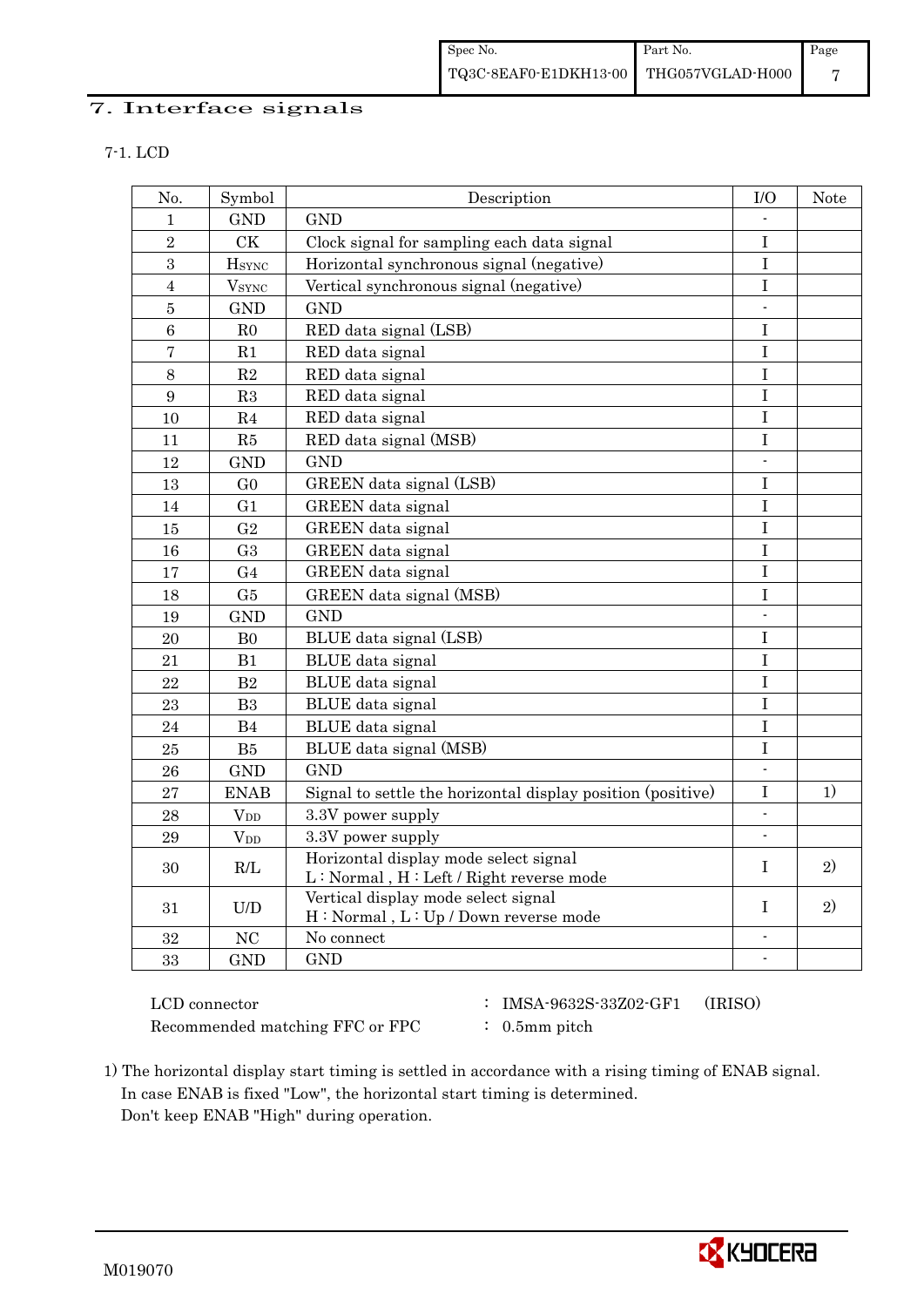| Spec No.                               | Part No. | Page |
|----------------------------------------|----------|------|
| TQ3C-8EAF0-E1DKH13-00 THG057VGLAD-H000 |          |      |



## 7-2. LED

2)

|                | AN1             | Anode 1   |  |  |
|----------------|-----------------|-----------|--|--|
| 1              |                 |           |  |  |
| $\overline{2}$ | AN2             | Anode 2   |  |  |
| 3              | AN <sub>3</sub> | Anode 3   |  |  |
| 4              | CA1             | Cathode 1 |  |  |
| 5              | CA2             | Cathode 2 |  |  |
| 6              | CA <sub>3</sub> | Cathode 3 |  |  |

| пор эке соннести               | . PHE OO F D              | 10 D T /                       |
|--------------------------------|---------------------------|--------------------------------|
| Recommended matching connector |                           |                                |
|                                | $:$ SM06B-SHLS-TF         | (JST)                          |
|                                | $:$ SM06B-SHLS-TF(LF)(SN) | $(JST)\cdots (RoHS Compliant)$ |

## 7-3. Touch panel

| No. | Symbol | Description      |
|-----|--------|------------------|
|     | vU     | y-Upper terminal |
|     | XI.    | x-Left terminal  |
|     |        | y-Lower terminal |
|     | хĸ     | x-Right terminal |

| Touch panel side connector                            | $\therefore$ 1.25mm pitch |       |
|-------------------------------------------------------|---------------------------|-------|
| Recommended matching connector : Series FE, FFS (JST) |                           |       |
|                                                       | $\colon$ KCA-K4R          | (DMC) |

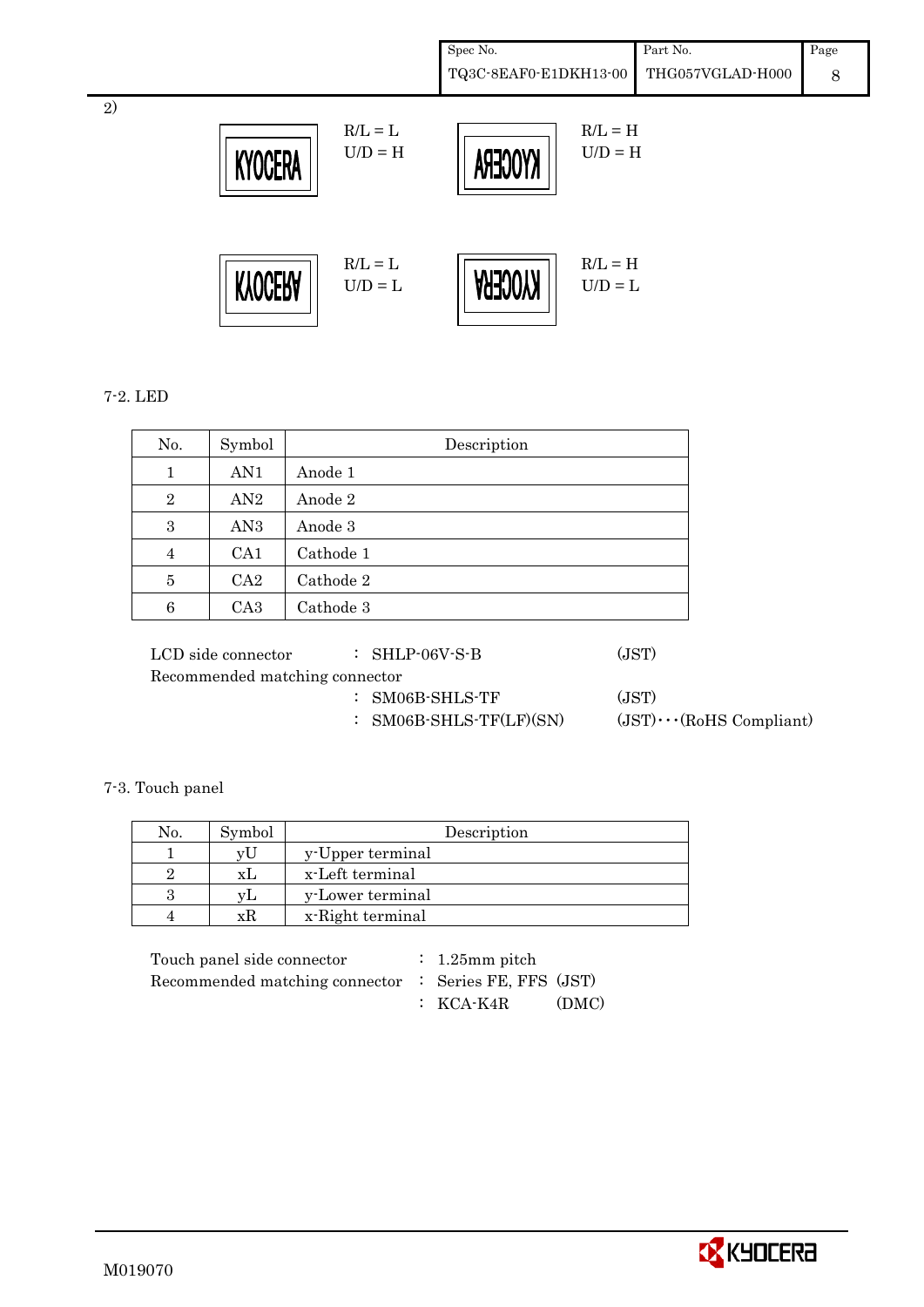### 8. Input timing characteristics

| Item                          |                                      | Symbol          | Min            | Typ   | Max                | Unit          | <b>Note</b> |
|-------------------------------|--------------------------------------|-----------------|----------------|-------|--------------------|---------------|-------------|
| Clock                         | Frequency                            | $1/\mathrm{Tc}$ |                | 25.18 | 28.33              | MHz           |             |
|                               | Duty ratio                           | Tch/Tc          | 40             | 50    | 60                 | $\frac{0}{0}$ |             |
|                               | Set up time                          | Tds             | 5              |       |                    | ns            |             |
| Data                          | Hold time                            | Tdh             | 10             |       |                    | ns            |             |
|                               |                                      | TH              | 30.0           | 31.8  |                    | $\mu$ s       |             |
| Horizontal sync.<br>signal    | Cycle                                |                 | 770            | 800   | 900                | clock         |             |
|                               | Pulse width                          | THp             | $\overline{2}$ | 96    | 200                | clock         |             |
| Cycle<br>Vertical sync.       |                                      | TV              | 515            | 525   | 560                | line          |             |
| signal                        | Pulse width                          | TVp             | $\overline{2}$ |       | 34                 | line          |             |
| Horizontal display period     |                                      | THd             | 640            |       |                    | clock         |             |
| Hsync, Clock phase difference |                                      | THc             | 10             |       | $Tc-10$            | ns            |             |
| Hsync-Vsync. phase difference |                                      | TVh             | Tc             |       | TH-TH <sub>p</sub> | ns            |             |
|                               | Vertical sync. signal start position | <b>TVs</b>      | 34             |       |                    | line          |             |
| Vertical display period       |                                      | TVd             |                | 480   | line               |               |             |

### 8-1. Timing characteristics

1) In case of lower frequency, the deterioration of the display quality, flicker etc., may occur.

## 8-2. Horizontal display position

The horizontal display position is determined by ENAB signal.

| Item                                               |             | Symbol | Min | Typ | Max     | Unit  | Note |
|----------------------------------------------------|-------------|--------|-----|-----|---------|-------|------|
|                                                    | Set up time | Tes    |     |     | $Tc-10$ | ns    |      |
| Enable signal                                      | Pulse width | Tep    |     | 640 | TH-10   | clock |      |
| H <sub>SYNC</sub> – Enable signal phase difference |             | The    | 44  |     | 104     | clock |      |

1) When ENAB is fixed at "Low", the display starts from the data of C104(clock) as shown in 8-5.

2) The horizontal display position is determined by ENAB signal.

## 8-3. Vertical display position

- 1) The vertical display position (TVs) is fixed at 34th line.
- 2) ENAB signal is independent of vertical display position.

## 8-4. Input Data Signals and Display position on the screen

| D1, DH1<br>D2, DH1<br>D3, DH1<br>D2, DH2<br>D3, DH2<br>D1, DH2 | D640, DH1   |
|----------------------------------------------------------------|-------------|
|                                                                | R<br>в<br>G |
|                                                                |             |
| D1, DH480 D2, DH480 D3, DH480                                  |             |

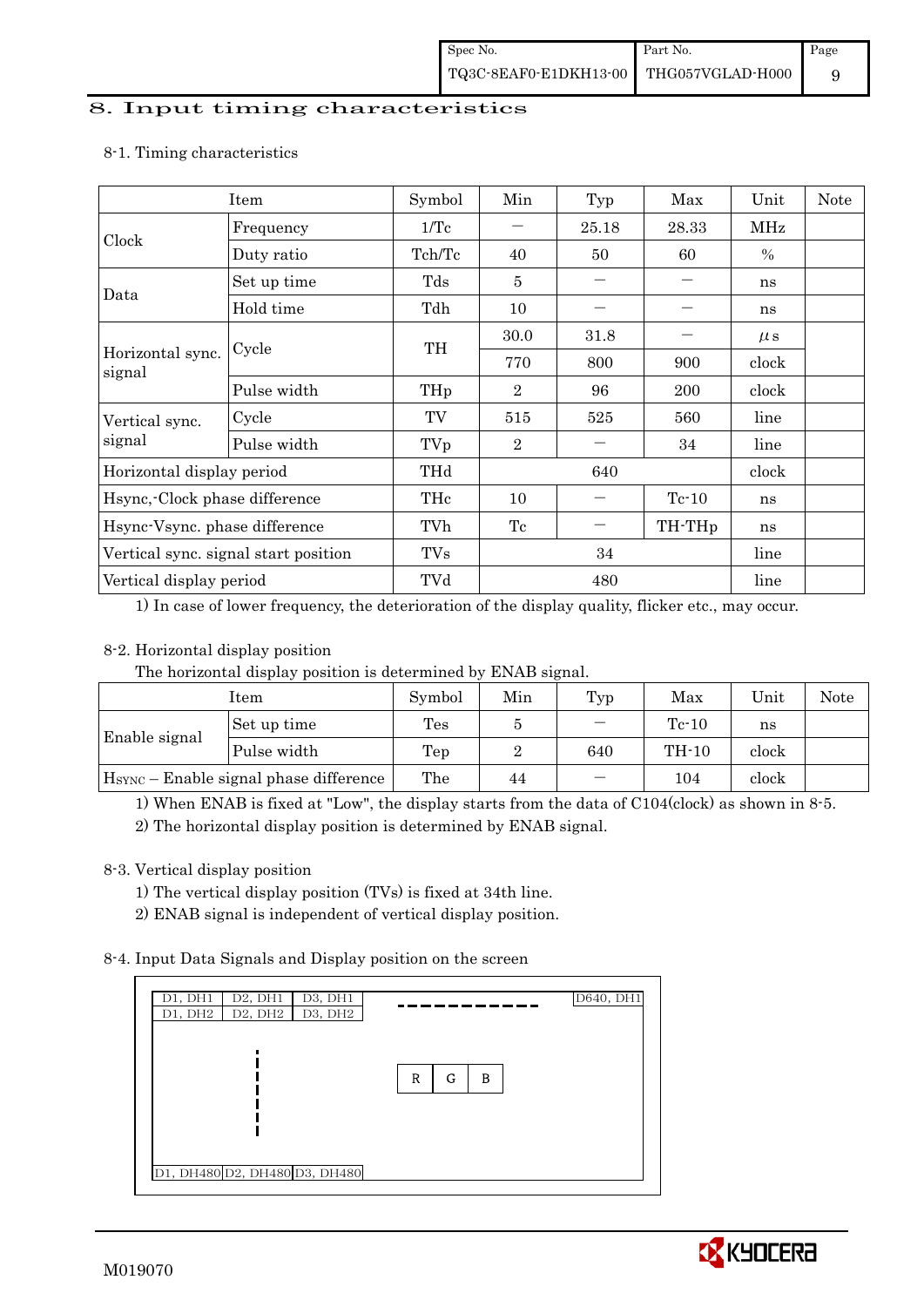

8-5. Input timing characteristics

1) When ENAB is fixed "Low" ,the display starts from the data of C104(Clock).

2) The vertical display position(TVs) is fixed at 34th line.

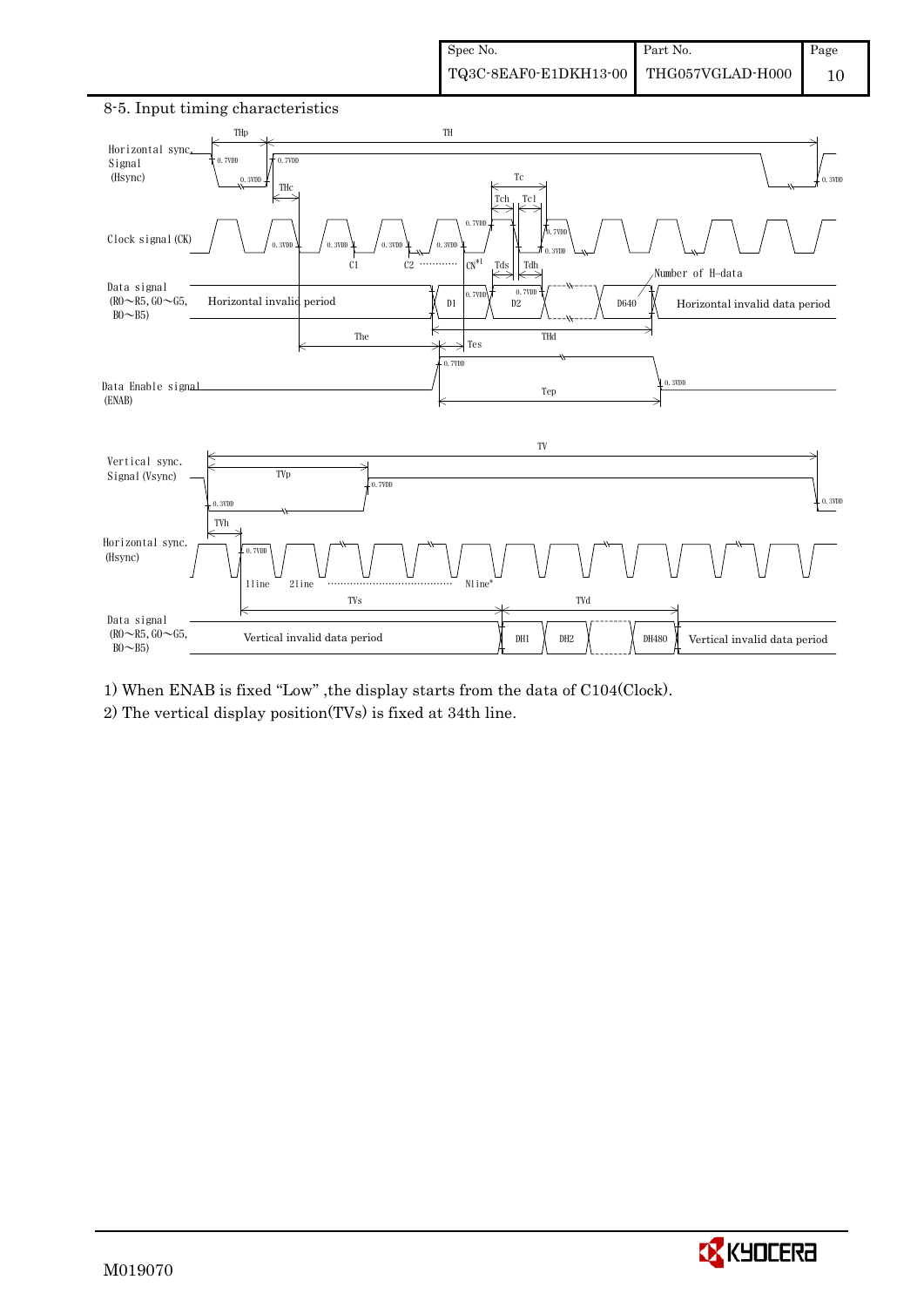| Spec No.                               | Part No. | Page |
|----------------------------------------|----------|------|
| TQ3C-8EAF0-E1DKH13-00 THG057VGLAD-H000 |          |      |

### 9. Backlight characteristics

Temp.=25℃ Item Symbol Min. Typ. Max. Unit Note Forward current 1) IF  $\vert$  - 25  $\vert$  -  $\vert$  mA  $\vert$  Ta=-20 $\sim$ 70°C  $-$  24.5 27.3 V IF=25mA, Ta=-20°C Forward voltage  $1)$  VF  $\vert$  -  $\vert$  23.1  $\vert$  25.9  $\vert$  V  $\vert$  IF=25mA, Ta=25°C  $-$  22.1 24.9 V IF=25mA, Ta=70°C Operating life time 2), 3) T - 50,000 - h IF=25mA, Ta=25℃

- 1) For each "AN-CA"
- 2) When brightness decrease 50% of minimum brightness.
- 3) Life time is estimated data.(Condition : IF=25mA, Ta=25℃ in chamber).
- 4) An input current below 8.0mA may reduce the brightness uniformity of the LED backlight. This is because the amount of light from each LED chip is different. Therefore, please evaluate carefully before finalizing the input current.

## 10. Design guidance for analog touch panel

- 10-1 Electrical (In customer's design, please remember the following considerations.)
	- 1 Do not use the current regulated circuit.
	- 2 Keep the current limit with top and bottom layer. (Please refer to "Electrical absolute maxim um ratings" for details.)
	- 3 Analog T/P can not sense two points touching separately.
	- 4 A contact resistance is appeared at the touch point between top and bottom layer. After this resistance has stable read of the T/P position data.
	- 5 Because noise of inverter or peripheral circuits may interfere signal of touch panel itself it is necessary to design carefully in advance to avoid these noise problem.

10-2 Software

- 1 Do the "User Calibration".
- 2 "User Caribration" may be needed with long term using. Include "User Caribration" menu in your software.
- 3 When drawing a line with a stylus, there may be a slight discontinuity when the stylus passes over a spacer-dot. If necessary, please provide a compensation feature within your software.

10-3 Mounting on display and housing bezel

- 1 Do not use an adhesive tape to bond it on the front of T/P and hang it to the housing bezel.
- 2 Never expand the T/P top layer (PET-film) like a balloon by internal air pressure. The life of the T/P will be extremely short.
- 3 If a dew will be on the heat-sealed area or exposed traces at the end of a flexible tail, the migration of silver can occur. This will cause sometimes a short circuit.

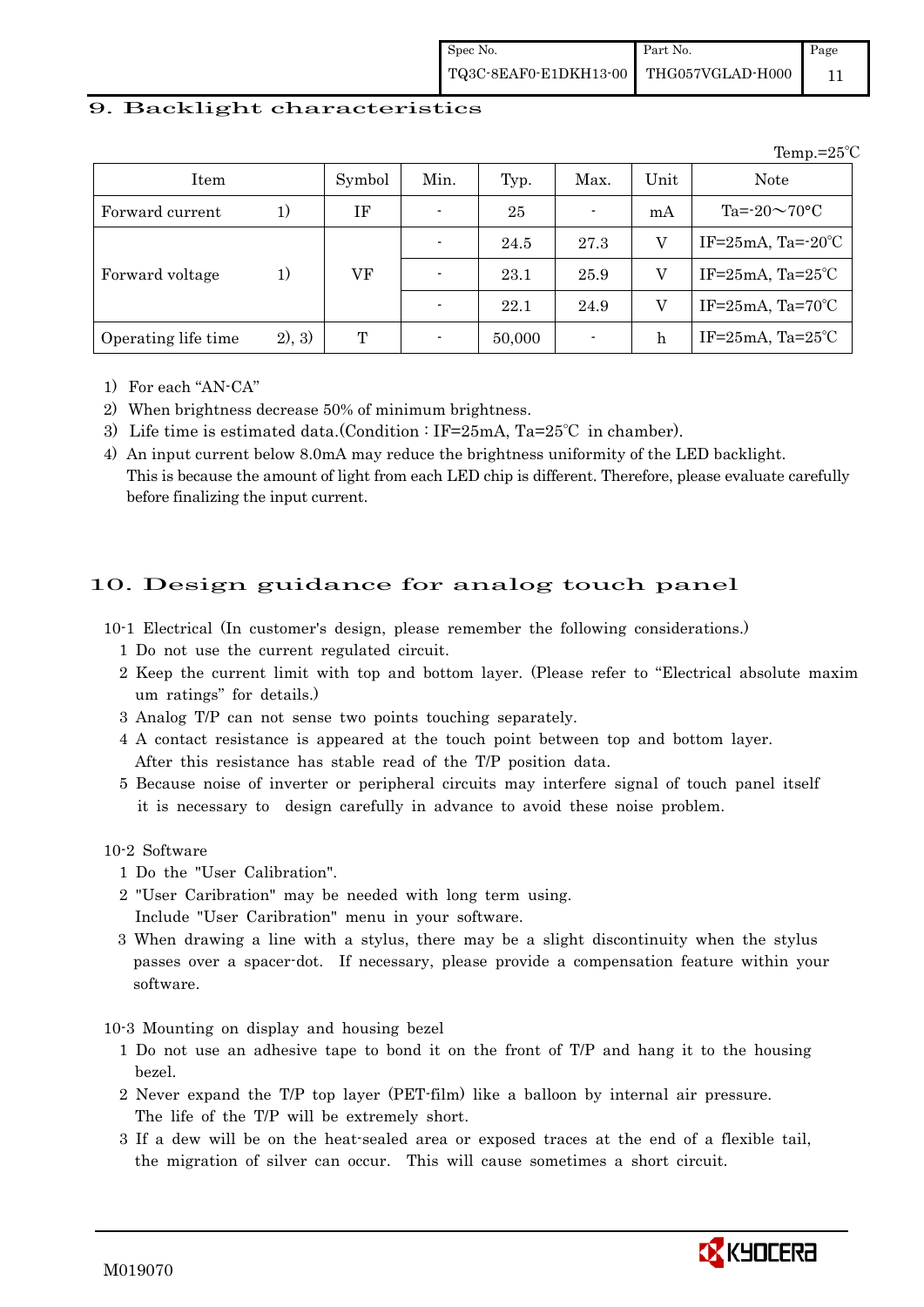| Spec No.                               | Part No. | Page |
|----------------------------------------|----------|------|
| TQ3C-8EAF0-E1DKH13-00 THG057VGLAD-H000 |          | 12   |

### 11. Lot number identification

The lot number shall be indicated on the back of the backlight case of each LCD.

THG057VGLAD-H000  $\cdot$  OO  $\cdot$  <u>OO</u>  $\cdot$  O MADE IN <u>OOOOO</u>

| $\downarrow \downarrow \quad \downarrow \quad \downarrow$ |  |      |
|-----------------------------------------------------------|--|------|
| $12 \quad 3 \quad 4$                                      |  | $-5$ |

- No1. No5. above indicate
	- 1. Year code
	- 2. Month code
	- 3. Date
	- 4. Version Number
	- 5. Country of origin (Japan or China)

| Year | 2009 | 2010 | 2011 | 2012 | 2013 | 2014 |
|------|------|------|------|------|------|------|
| Code | ັ    |      |      |      |      |      |

| Month | Jan. | Feb. | Mar. | Apr. | May | Jun. |
|-------|------|------|------|------|-----|------|
| Code  |      |      |      |      |     |      |

| Month      | Jul. | Aug. | Sep. | $_{\rm Oct.}$ | Nov. | Dec. |
|------------|------|------|------|---------------|------|------|
| $\rm Code$ |      |      |      | ∡⊾            |      |      |

## 12. Warranty

#### 12-1. Incoming inspection

Please inspect the LCD within one month after your receipt.

### 12-2. Production warranty

 Kyocera warrants its LCD's for a period of 12 months from the ship date. Kyocera shall, by mutual agreement, replace or re-work defective LCD's that are shown to be Kyocera's responsibility.

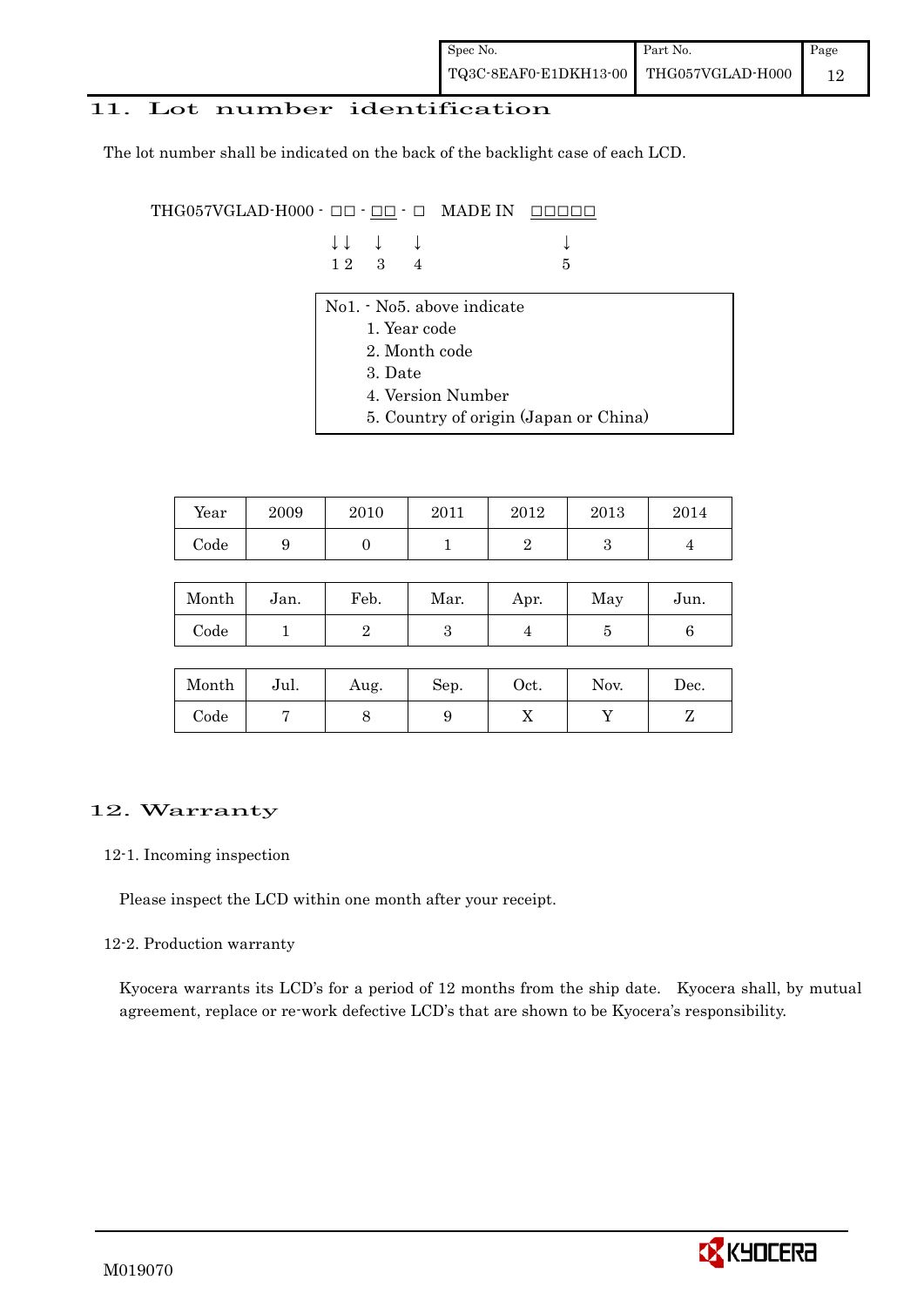## 13. Precautions for use

## 13-1. Installation of the LCD

1) The LCD module has a grounding hole. Please ground the module to prevent noise and to stabilize its performance as circumstances demand.



- 2) The LCD shall be installed so that there is no pressure on the LSI chips.
- 3) The LCD shall be installed flat, without twisting or bending.
- 4) Please design the housing window so that its edges are between the active area and the effective area of the LCD screen.

Must maintain a gap between inside of bezel and touch panel to avoid malfunction or electrode damage of touch panel.

5) Please refer to the following our recommendable value of Clamp-down torque when installing. Clamp-down torque : 0.32±0.03N・m Please set up 'SPEED-LOW', 'SOFT START-SLOW' when using electric driver. Recommendable screw JIS tapping screw two types nominal dia.3.0mm installing boss hole depth 3.5±0.5mm Please be careful not to use high torque which may damage LCD module in installation.

### 13-2. Static electricity

- 1) Since CMOS ICs are mounted directly onto the LCD glass, protection from static electricity is required.
- 2) Workers should use body grounding. Operator should wear ground straps.

### 13-3. LCD operation

1) The LCD shall be operated within the limits specified. Operation at values outside of these limits may shorten life, and/or harm display images.

### 13-4. Storage

- 1) The LCD shall be stored within the temperature and humidity limits specified. Store in a dark area, and protect the LCD from direct sunlight or fluorescent light.
- 2) Always store the LCD so that it is free from external pressure onto it.

### 13-5. Usage

- 1) DO NOT store in a high humidity environment for extended periods. Polarizer degradation bubbles, and/or peeling off of the polarizer may result.
- 2) Do not push or rub the touch panel's surface with hard to sharp objects such as knives, or the touch panel may be scratched.
- 3) When the touch panel is dirty, gently wipe the surface with a soft cloth, sometimes moistened by a little Ethanol. If a hazardous chemical is dropped on the touch panel by mistake, wipe it off right away to prevent human contact.
- 4) Touch panel edges are sharp. Handle the touch panel with enough care to prevent cuts.
- 5) Always keep the LCD free from condensation during testing. Condensation may permanently spot or stain the polarizer.
- 6) Do not pull the LED lead wires and do not bend the root of the wires. Housing should be designed to protect LED lead wires from external stress.

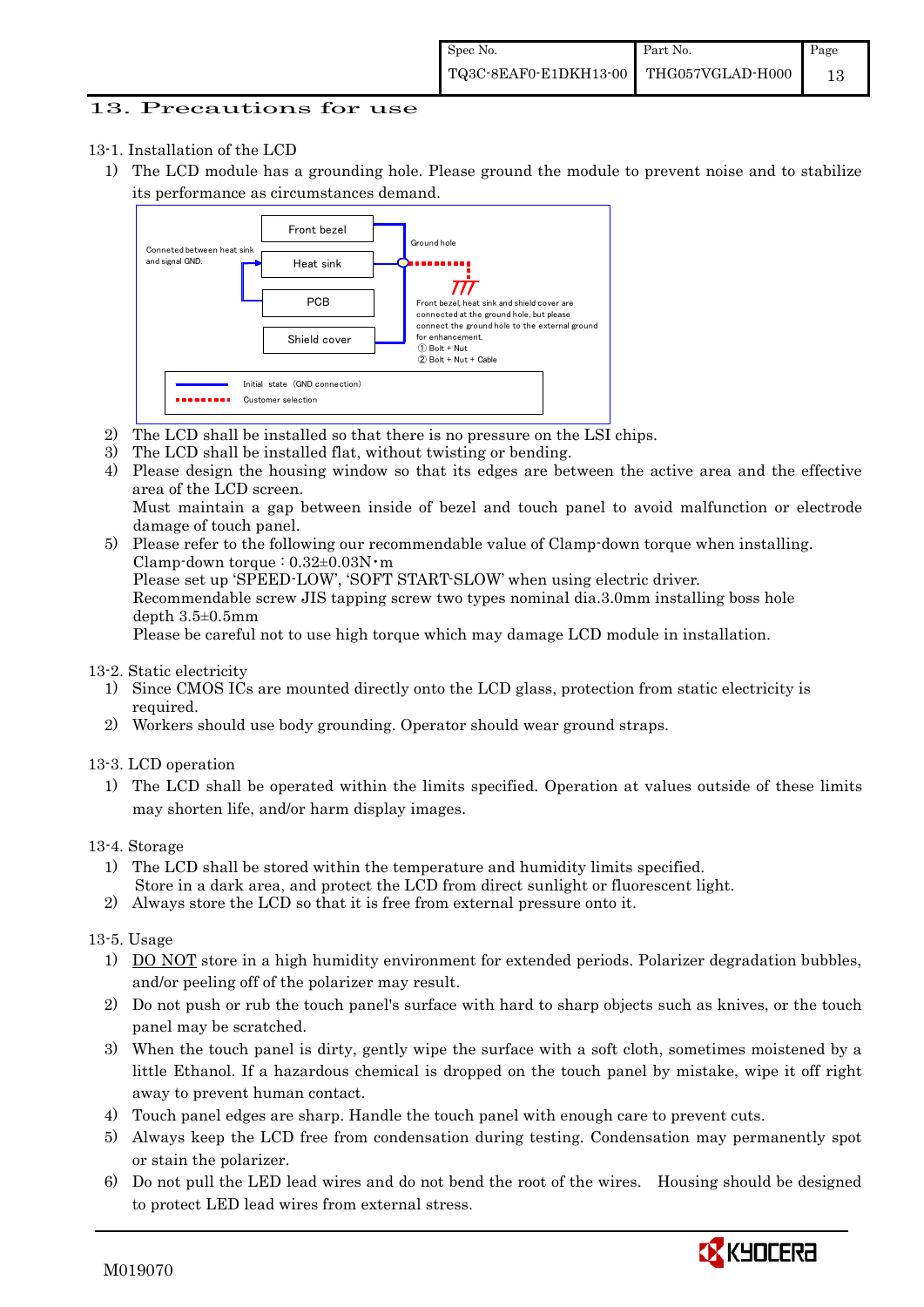- 7) Do not disassemble LCD module because it will result in damage.
- 8) This Kyocera LCD module has been specifically designed for use in general electronic devices, but not for use in a special environment such as usage in an active gas. Hence, when the LCD is supposed to be used in a special environment, evaluate the LCD thoroughly beforehand and do not expose the LCD to chemicals such as an active gas.
- 9) Please do not use solid-base image pattern for long hours because a temporary afterimage may appear. We recommend using screen saver etc. in cases where a solid-base image pattern must be used.
- 10) Liquid crystal may leak when the module is broken. Be careful not to let the fluid go into your eyes and mouth. In the case the fluid touches your body; rinse it off right away with water and soap.

| Test item                            | Test condition                                                                                        | Test time               |                                                                                     | Judgement                                                    |
|--------------------------------------|-------------------------------------------------------------------------------------------------------|-------------------------|-------------------------------------------------------------------------------------|--------------------------------------------------------------|
| High temp.<br>atmosphere             | $80^{\circ}$ C                                                                                        | 240h                    | Display function<br>Display quality<br>Current consumption                          | $: No$ defect<br>$\therefore$ No defect<br>: No defect       |
| Low temp.<br>atmosphere              | $-30\degree C$                                                                                        | 240h                    | Display function<br>Display quality<br>Current consumption                          | $: No$ defect<br>$\therefore$ No defect<br>$: No$ defect     |
| High temp.<br>humidity<br>atmosphere | $40^{\circ}$ C 90% RH                                                                                 | 240h                    | Display function<br>Display quality<br>Current consumption                          | $\therefore$ No defect<br>$: No$ defect<br>: No defect       |
| Temp. cycle                          | $-30^{\circ}$ C<br>0.5 <sub>h</sub><br>R.T.<br>0.5 <sub>h</sub><br>$80^{\circ}$ C<br>0.5 <sub>h</sub> | 10cycles                | Display function<br>Display quality<br>Current consumption                          | : No defect<br>$\therefore$ No defect<br>: No defect         |
| High temp.<br>operation              | $70^{\circ}$ C                                                                                        | 500 <sub>h</sub>        | Display function<br>Display quality<br>Current consumption                          | : No defect<br>: No defect<br>: No defect                    |
| Point<br>Activation<br>life          | Polyacetal stylus<br>(R0.8)<br>Hitting force 3N<br>Hitting speed<br>2 time/s                          | one<br>million<br>times | Terminal resistance<br>Insulation resistance<br>Linearity<br><b>Actuation Force</b> | : No defect<br>$: No$ defect<br>: No defect<br>$: No$ defect |

## 14. Reliability test data

1) Each test item uses a test LCD only once. The tested LCD is not used in any other tests.

- 2) The LCD is tested in circumstances in which there is no condensation.
- 3) The reliability test is not an out-going inspection.
- 4) The result of the reliability test is for your reference purpose only. The reliability test is conducted only to examine the LCD's capability.

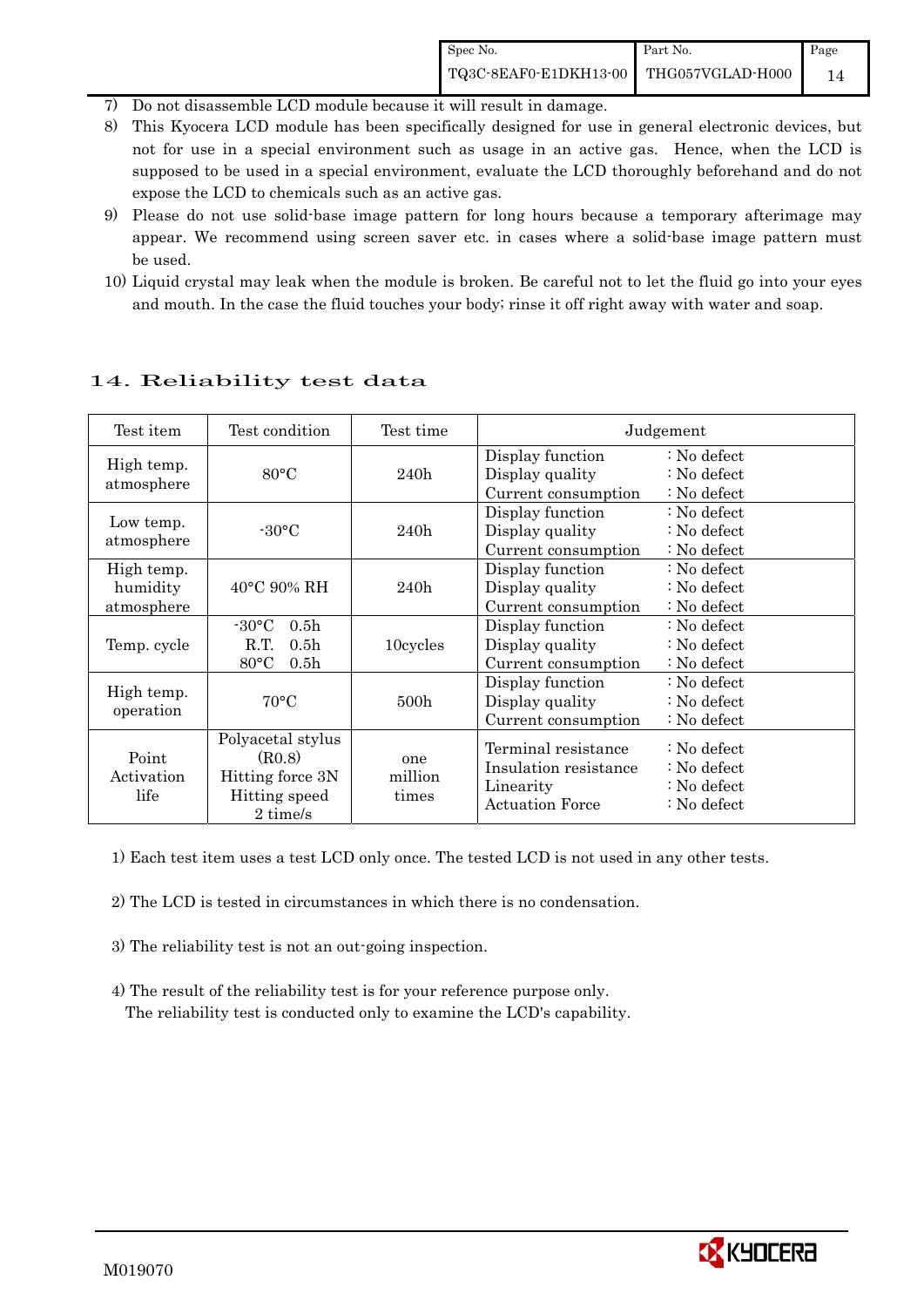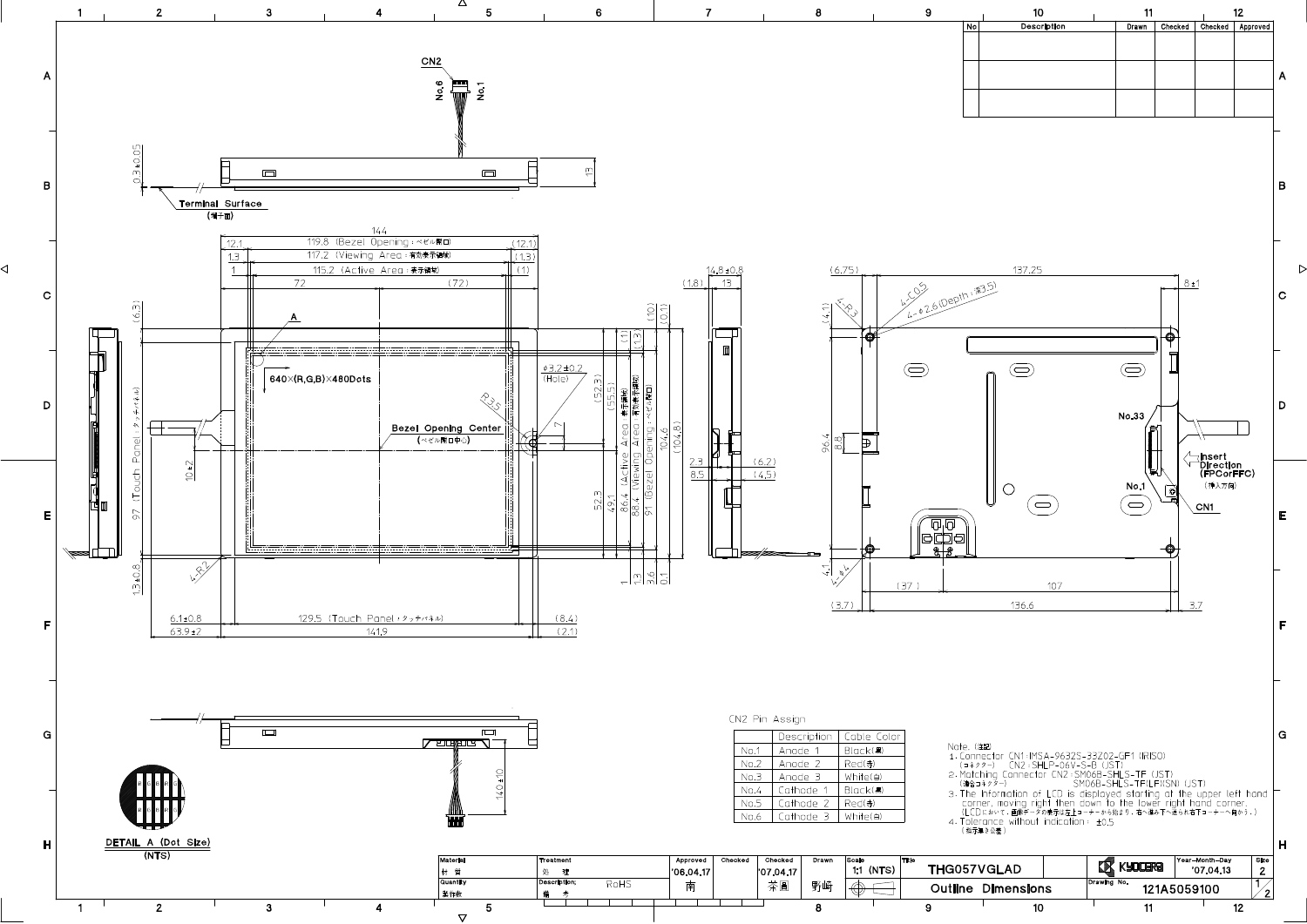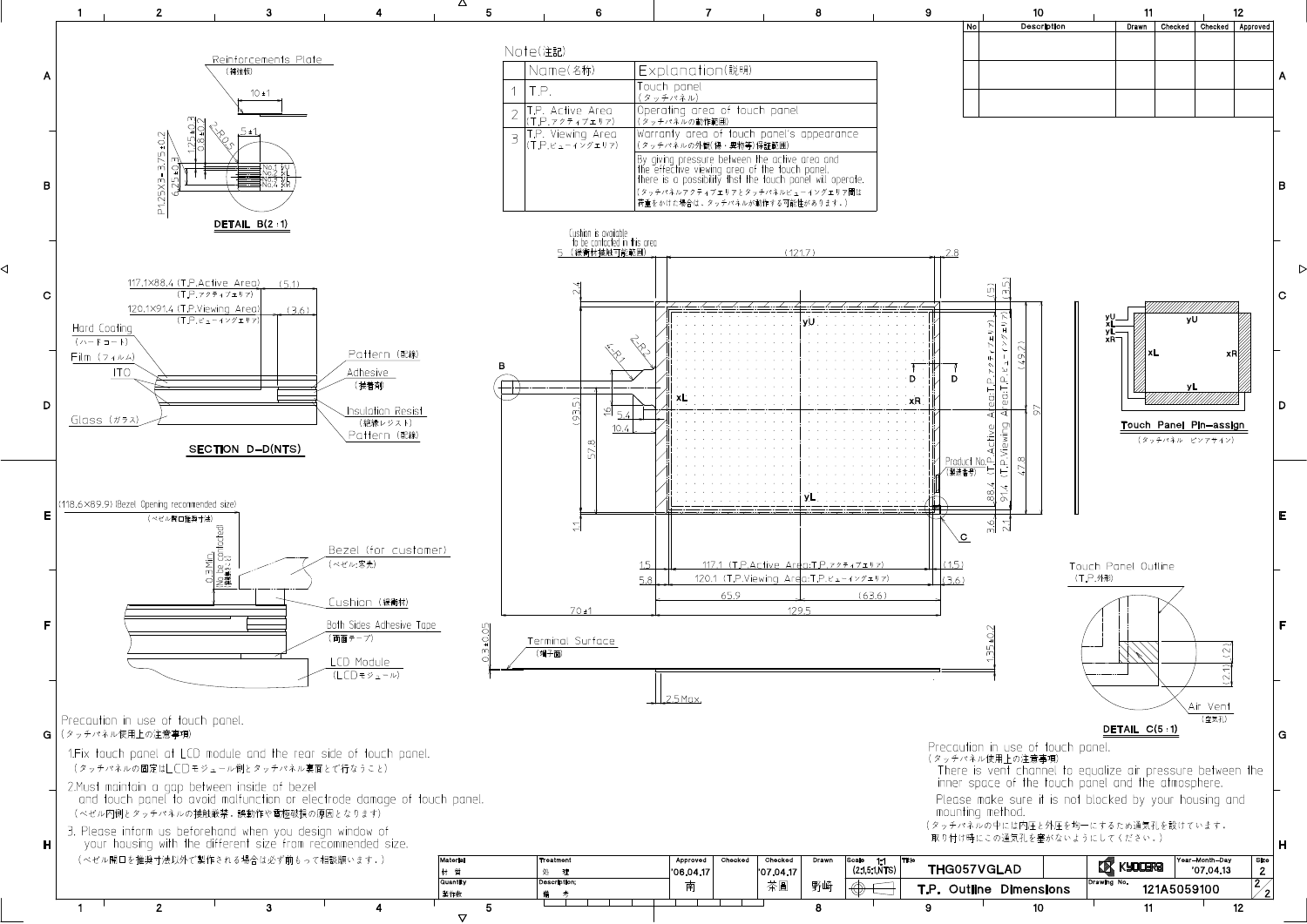| Spec No. | TQ3C-8EAF0-E2DKH13-00 |
|----------|-----------------------|
| Date.    | April 03, 2009        |

# KYOCERA INSPECTION STANDARD

# TYPE : THG057VGLAD-H000

## KYOCERA CORPORATION KAGOSHIMA HAYATO PLANT LCD DIVISION

| Original       |            | Designed by: Engineering dept. |          | Confirmed by $:QA$ dept.              |          |
|----------------|------------|--------------------------------|----------|---------------------------------------|----------|
| Issue Date     | Prepared   | Checked                        | Approved | $\rm Checked$                         | Approved |
| April 03, 2009 | O. Ajisaka |                                |          | H. Tokunners 4 Marremoto J. Sakaguchi |          |

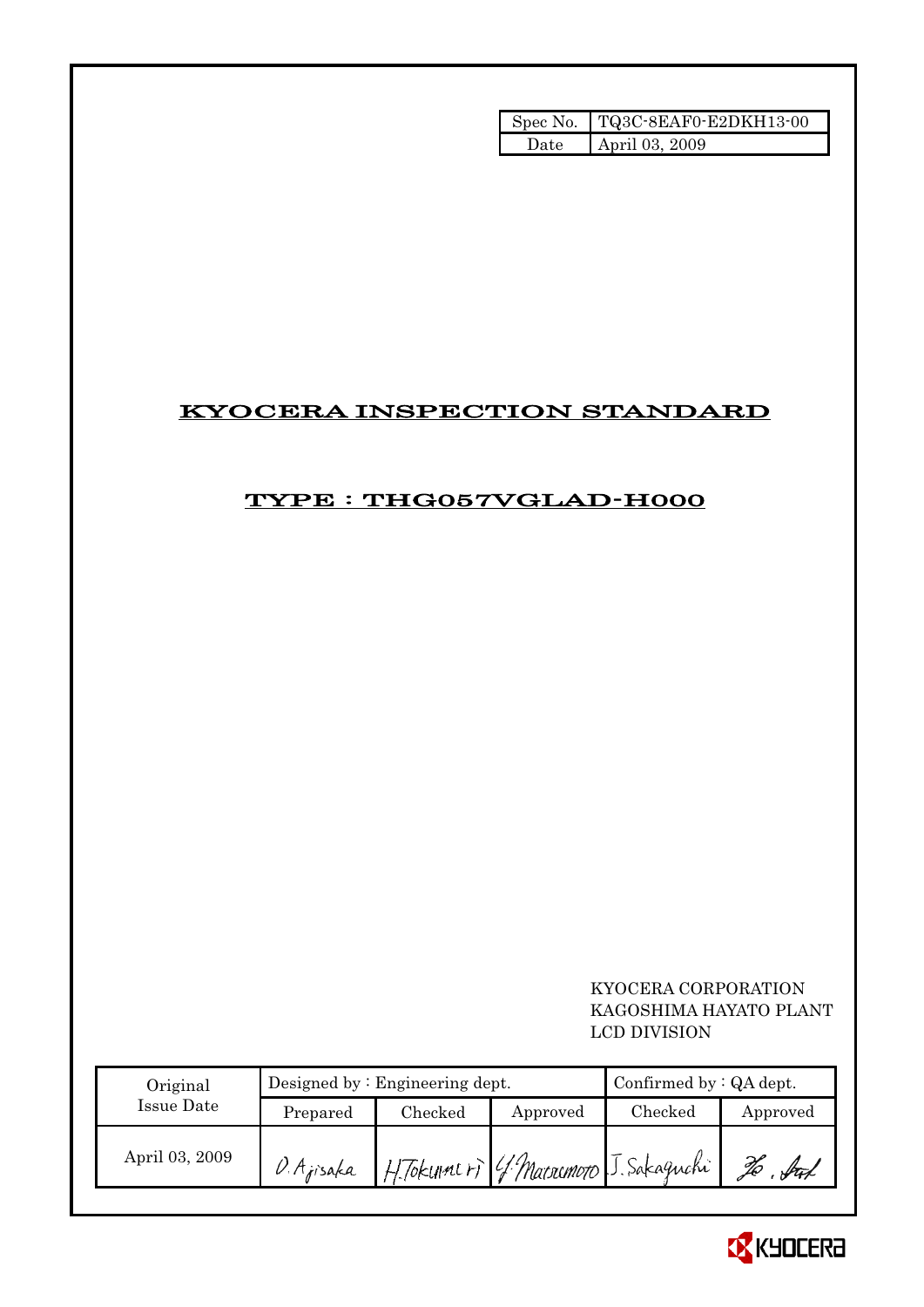| Spec No.                               | Part No. | Page |
|----------------------------------------|----------|------|
| TQ3C-8EAF0-E2DKH13-00 THG057VGLAD-H000 |          |      |

|         |             |          | Revision record                 |                        |                         |          |
|---------|-------------|----------|---------------------------------|------------------------|-------------------------|----------|
|         |             |          | Designed by : Engineering dept. |                        | Confirmed by : QA dept. |          |
|         | $\rm{Date}$ | Prepared | Checked                         | ${\Large\bf Approved}$ | $\rm Checked$           | Approved |
|         |             |          |                                 |                        |                         |          |
|         |             |          |                                 |                        |                         |          |
| Rev.No. | $\rm{Date}$ | Page     |                                 | Descriptions           |                         |          |
|         |             |          |                                 |                        |                         |          |
|         |             |          |                                 |                        |                         |          |
|         |             |          |                                 |                        |                         |          |
|         |             |          |                                 |                        |                         |          |
|         |             |          |                                 |                        |                         |          |
|         |             |          |                                 |                        |                         |          |
|         |             |          |                                 |                        |                         |          |
|         |             |          |                                 |                        |                         |          |
|         |             |          |                                 |                        |                         |          |
|         |             |          |                                 |                        |                         |          |
|         |             |          |                                 |                        |                         |          |
|         |             |          |                                 |                        |                         |          |
|         |             |          |                                 |                        |                         |          |
|         |             |          |                                 |                        |                         |          |
|         |             |          |                                 |                        |                         |          |
|         |             |          |                                 |                        |                         |          |
|         |             |          |                                 |                        |                         |          |
|         |             |          |                                 |                        |                         |          |
|         |             |          |                                 |                        |                         |          |
|         |             |          |                                 |                        |                         |          |
|         |             |          |                                 |                        |                         |          |
|         |             |          |                                 |                        |                         |          |
|         |             |          |                                 |                        |                         |          |
|         |             |          |                                 |                        |                         |          |
|         |             |          |                                 |                        |                         |          |
|         |             |          |                                 |                        |                         |          |
|         |             |          |                                 |                        |                         |          |
|         |             |          |                                 |                        |                         |          |
|         |             |          |                                 |                        |                         |          |
|         |             |          |                                 |                        |                         |          |
|         |             |          |                                 |                        |                         |          |
|         |             |          |                                 |                        |                         |          |
|         |             |          |                                 |                        |                         |          |
|         |             |          |                                 |                        |                         |          |
|         |             |          |                                 |                        |                         |          |
|         |             |          |                                 |                        |                         |          |
|         |             |          |                                 |                        |                         |          |
|         |             |          |                                 |                        |                         |          |

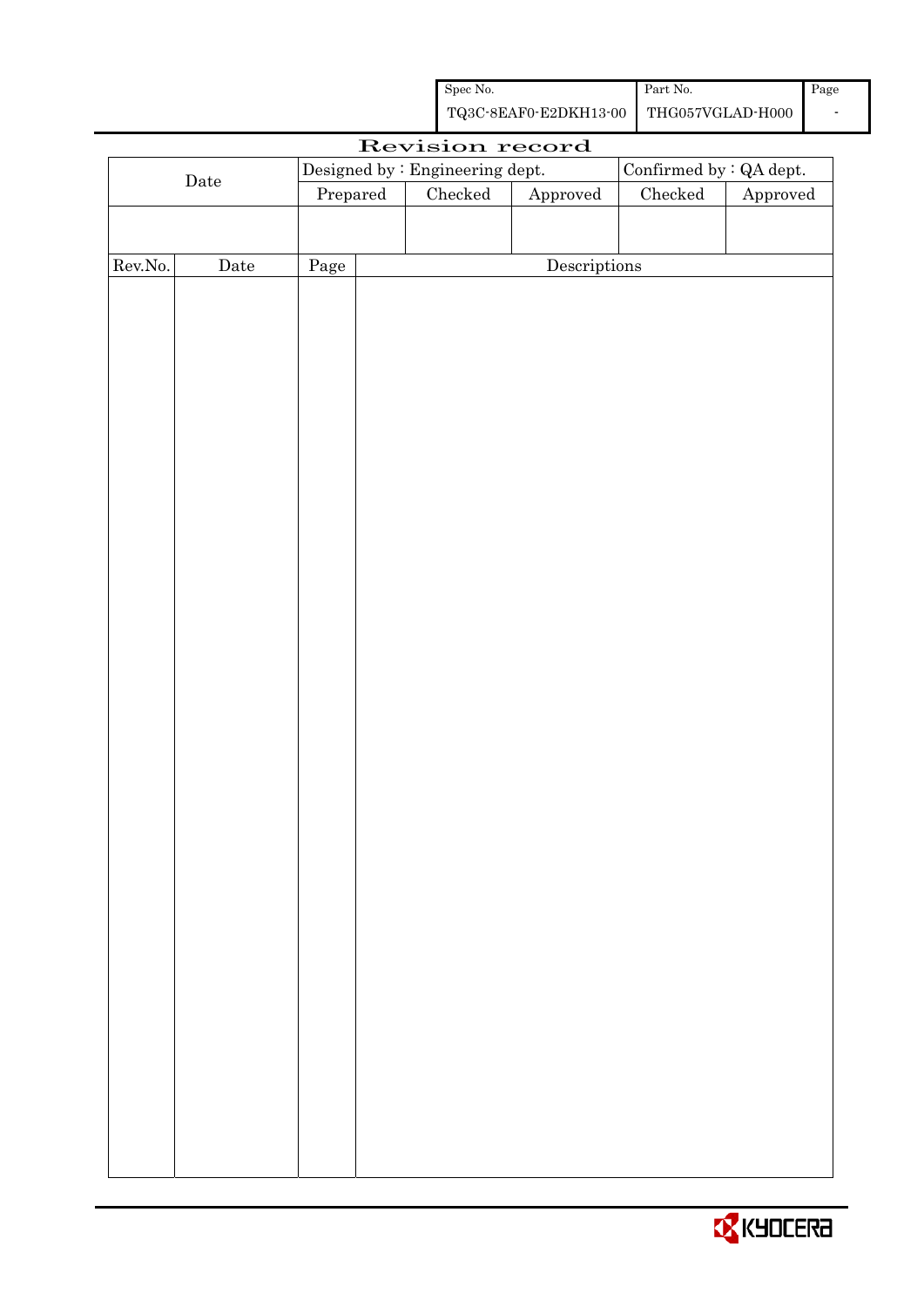| 1) Note         |                                                        |                                                                                                                                                                          |                                                                                                              |  |  |  |  |  |
|-----------------|--------------------------------------------------------|--------------------------------------------------------------------------------------------------------------------------------------------------------------------------|--------------------------------------------------------------------------------------------------------------|--|--|--|--|--|
|                 | Note                                                   |                                                                                                                                                                          |                                                                                                              |  |  |  |  |  |
| General         | 1.<br>consent.                                         | Customer identified anomalies not defined within this inspection standard shall be<br>reviewed by Kyocera, and an additional standard shall be determined by mutual      |                                                                                                              |  |  |  |  |  |
|                 | 2.                                                     | This inspection standard about the image quality shall be applied to any defect within<br>the effective viewing area and shall not be applicable to outside of the area. |                                                                                                              |  |  |  |  |  |
|                 | 3.                                                     | Inspection conditions                                                                                                                                                    |                                                                                                              |  |  |  |  |  |
|                 | Luminance                                              | : 500 Lux min.                                                                                                                                                           |                                                                                                              |  |  |  |  |  |
|                 |                                                        | Inspection distance                                                                                                                                                      | $\div$ 300 mm.                                                                                               |  |  |  |  |  |
|                 | Temperature                                            |                                                                                                                                                                          | : $25 \pm 5^{\circ}$ C                                                                                       |  |  |  |  |  |
|                 | Direction                                              |                                                                                                                                                                          | : Directly above                                                                                             |  |  |  |  |  |
| Definition of   | Dot defect                                             | Bright dot defect                                                                                                                                                        | The dot is constantly "on" when power applied to the                                                         |  |  |  |  |  |
| inspection item |                                                        |                                                                                                                                                                          | LCD, even when all "Black" data sent to the screen.                                                          |  |  |  |  |  |
|                 |                                                        |                                                                                                                                                                          | Inspection tool: 5% Transparency neutral density filter.                                                     |  |  |  |  |  |
|                 |                                                        |                                                                                                                                                                          | Count dot: If the dot is visible through the filter                                                          |  |  |  |  |  |
|                 |                                                        | Don't count dot: If the dot is not visible through the                                                                                                                   |                                                                                                              |  |  |  |  |  |
|                 |                                                        |                                                                                                                                                                          | filter<br>$G$ $B$ $R$ $G$ $B$ $R$ $G$<br>$R$ $G$ $B$ $R$ $G$ $B$ $R$ $G$ $B$<br>dot defect<br>RGBRGBRGB      |  |  |  |  |  |
|                 |                                                        | Black dot defect                                                                                                                                                         | The dot is constantly "off" when power applied to the<br>LCD, even when all "White" data sent to the screen. |  |  |  |  |  |
|                 |                                                        | Adjacent dot                                                                                                                                                             | Adjacent dot defect is defined as two or more bright dot<br>defects or black dot defects.                    |  |  |  |  |  |
|                 |                                                        |                                                                                                                                                                          | RGBRGBRG<br>$RG$ B $RG$ B $RG$ B<br>dot defect<br>$R$ $G$ $B$ $R$ $G$ $B$ $R$<br>G<br>B                      |  |  |  |  |  |
|                 | External                                               | Bubble, Scratch,                                                                                                                                                         | Visible operating (all pixels "Black" or "White") and non                                                    |  |  |  |  |  |
|                 | inspection                                             | Foreign particle                                                                                                                                                         | operating.                                                                                                   |  |  |  |  |  |
|                 |                                                        | (Polarizer, Cell,                                                                                                                                                        |                                                                                                              |  |  |  |  |  |
|                 |                                                        | Backlight)                                                                                                                                                               |                                                                                                              |  |  |  |  |  |
|                 |                                                        | Appearance                                                                                                                                                               | Does not satisfy the value at the spec.                                                                      |  |  |  |  |  |
|                 | Definition                                             | inspection                                                                                                                                                               |                                                                                                              |  |  |  |  |  |
|                 | Definition of linear size<br>Definition of circle size |                                                                                                                                                                          |                                                                                                              |  |  |  |  |  |
|                 | of size                                                | $d = (a + b)/2$                                                                                                                                                          |                                                                                                              |  |  |  |  |  |

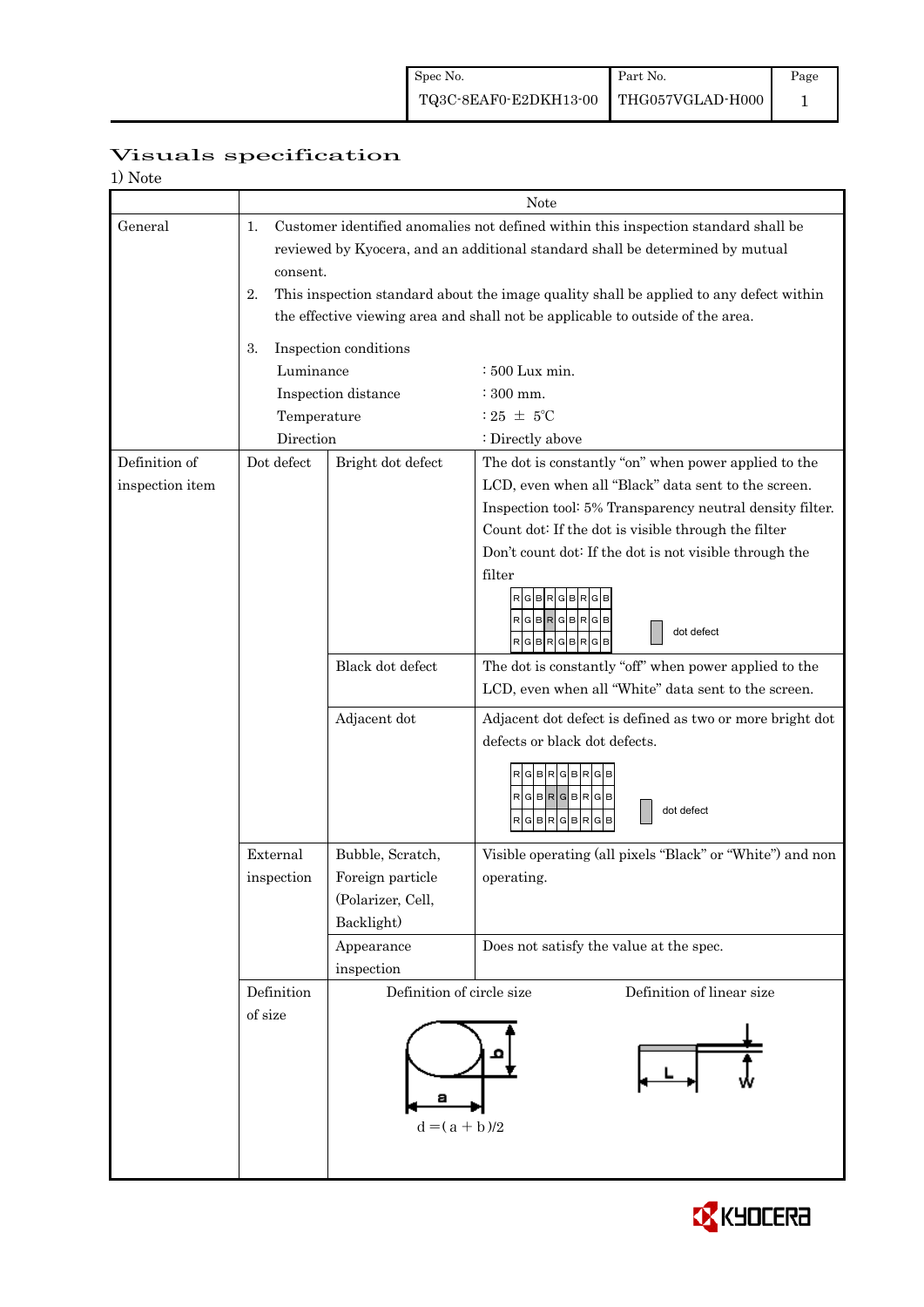| Spec No.                               | Part No. | Page |
|----------------------------------------|----------|------|
| TQ3C-8EAF0-E2DKH13-00 THG057VGLAD-H000 |          |      |

## 2) Standard

| Classification                                                                                                 |                     | Inspection item     |                               | Judgement standard                   |                     |                            |                         |  |
|----------------------------------------------------------------------------------------------------------------|---------------------|---------------------|-------------------------------|--------------------------------------|---------------------|----------------------------|-------------------------|--|
| Defect<br>Dot                                                                                                  |                     | Bright dot defect   |                               | :4<br>Acceptable number              |                     |                            |                         |  |
| (in LCD                                                                                                        | defect              |                     |                               | Bright dot spacing                   |                     |                            | : 5 mm or more          |  |
| glass)<br>Black dot defect<br>Bright dot<br>2 dot join<br>defect<br>Black dot<br>defect<br>3 or more dots join |                     |                     |                               | Acceptable number                    |                     | $\therefore$ 5             |                         |  |
|                                                                                                                |                     |                     |                               | Black dot spacing                    |                     | $\frac{1}{2}$ 5 mm or more |                         |  |
|                                                                                                                |                     |                     |                               | Acceptable number                    |                     | $\cdot$ 2                  |                         |  |
|                                                                                                                |                     |                     |                               | Acceptable number<br>$\therefore$ 3  |                     |                            |                         |  |
|                                                                                                                |                     | Acceptable number   |                               | $\colon 0$                           |                     |                            |                         |  |
|                                                                                                                | Total dot defects   |                     | Acceptable number<br>$:5$ Max |                                      |                     |                            |                         |  |
|                                                                                                                | Others              | White dot, Dark dot |                               |                                      |                     |                            |                         |  |
|                                                                                                                |                     | (Circle)            |                               | Size (mm)                            |                     | Acceptable number          |                         |  |
|                                                                                                                |                     |                     |                               | $d \leq 0.2$                         |                     | (Neglected)                |                         |  |
|                                                                                                                |                     |                     |                               | $0.2 \le d \le 0.4$                  |                     |                            | 5                       |  |
|                                                                                                                |                     |                     |                               | $0.4 \le d \le 0.5$                  |                     |                            | $\overline{\mathbf{3}}$ |  |
|                                                                                                                |                     |                     |                               | 0.5 < d                              |                     |                            | $\overline{0}$          |  |
|                                                                                                                | External inspection | Polarizer (Scratch) |                               |                                      |                     |                            |                         |  |
| (Defect on                                                                                                     |                     |                     |                               | Width (mm)                           | Length (mm)         |                            | Acceptable number       |  |
| Polarizer or                                                                                                   |                     |                     |                               | $W \leq 0.1$                         |                     |                            | (Neglected)             |  |
| between Polarizer                                                                                              |                     |                     |                               |                                      |                     | $L \leq 5.0$               | (Neglected)             |  |
| and LCD glass)                                                                                                 |                     |                     |                               | $0.1 \le W \le 0.3$                  | $5.0 \leq L$        |                            | $\boldsymbol{0}$        |  |
|                                                                                                                |                     |                     |                               | $0.3 \leq W$                         |                     |                            | $\mathbf{0}$            |  |
|                                                                                                                |                     |                     | Polarizer, Touch panel        |                                      |                     |                            |                         |  |
|                                                                                                                |                     | (Bubble, Dent)      |                               | Size (mm)                            |                     | Acceptable number          |                         |  |
|                                                                                                                |                     |                     |                               | $d \leq 0.2$                         |                     | (Neglected)                |                         |  |
|                                                                                                                |                     |                     |                               | $0.2\,<\,\mathrm{d}\,\leq\,0.3$      |                     | $\overline{5}$             |                         |  |
|                                                                                                                |                     |                     |                               | $0.3\,<\,\mathrm{d}\,\leq\,0.5$      |                     | $\overline{\mathbf{3}}$    |                         |  |
|                                                                                                                |                     |                     |                               | 0.5 < d                              |                     |                            | $\Omega$                |  |
|                                                                                                                |                     | Foreign particle    |                               |                                      |                     |                            |                         |  |
| (Circle shape)<br>Foreign particle<br>(Linear shape)<br>Scratch                                                |                     |                     |                               | Size (mm)                            |                     | Acceptable number          |                         |  |
|                                                                                                                |                     |                     |                               | $d \leq 0.2$                         |                     | (Neglected)                |                         |  |
|                                                                                                                |                     |                     |                               | $0.2\,<\,\mathrm{d}\,\,\leq\,$ $0.4$ |                     | $\bf 5$                    |                         |  |
|                                                                                                                |                     |                     |                               | $0.4\,<\,\mathrm{d}\,\leq\,$ 0.5     |                     |                            | $\sqrt{3}$              |  |
|                                                                                                                |                     |                     | 0.5 < d                       |                                      | $\overline{0}$      |                            |                         |  |
|                                                                                                                |                     |                     |                               |                                      |                     |                            |                         |  |
|                                                                                                                |                     |                     |                               | Width (mm)                           | Length (mm)         |                            | Acceptable number       |  |
|                                                                                                                |                     |                     |                               | $W \leq 0.03$                        |                     |                            | (Neglected)             |  |
|                                                                                                                |                     |                     |                               | $0.03 \le W \le 0.1$                 |                     | $L~\leq~2.0$               | (Neglected)             |  |
|                                                                                                                |                     |                     |                               |                                      | $2.0 \le L \le 4.0$ |                            | $\boldsymbol{3}$        |  |
|                                                                                                                |                     |                     |                               |                                      | $4.0 \, \leq \,$ L  |                            | $\overline{0}$          |  |
|                                                                                                                |                     |                     |                               | $0.1 \leq W$                         |                     |                            | (According to           |  |
|                                                                                                                |                     |                     |                               |                                      |                     |                            | circular shape)         |  |